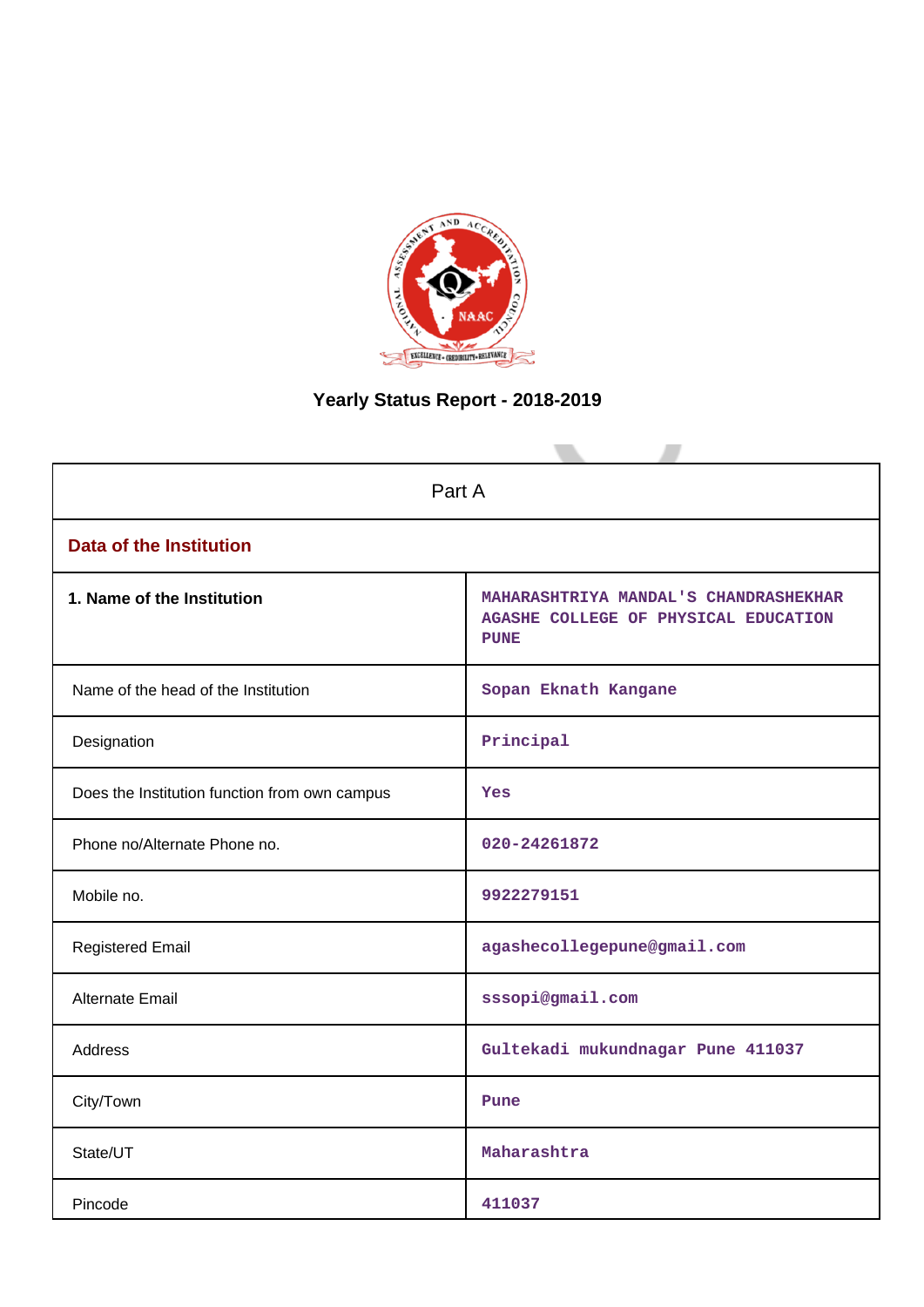| 2. Institutional Status                                  |                                                              |                             |                                                                                    |              |                   |  |
|----------------------------------------------------------|--------------------------------------------------------------|-----------------------------|------------------------------------------------------------------------------------|--------------|-------------------|--|
| Affiliated / Constituent                                 |                                                              | Affiliated                  |                                                                                    |              |                   |  |
| Type of Institution                                      |                                                              |                             |                                                                                    | Co-education |                   |  |
| Location                                                 |                                                              | Urban                       |                                                                                    |              |                   |  |
| <b>Financial Status</b>                                  |                                                              |                             | state                                                                              |              |                   |  |
|                                                          | Name of the IQAC co-ordinator/Director                       |                             | Dr. Shraddha Naik                                                                  |              |                   |  |
| Phone no/Alternate Phone no.                             |                                                              |                             | 02024261872                                                                        |              |                   |  |
| Mobile no.                                               |                                                              |                             | 9850880126                                                                         |              |                   |  |
| <b>Registered Email</b>                                  |                                                              |                             | naik.shraddha@gmail.com                                                            |              |                   |  |
| <b>Alternate Email</b>                                   |                                                              | agashecollegepune@gmail.com |                                                                                    |              |                   |  |
| 3. Website Address                                       |                                                              |                             |                                                                                    |              |                   |  |
| Web-link of the AQAR: (Previous Academic Year)           |                                                              |                             | http://www.aqashecollege.org/index.html                                            |              |                   |  |
| 4. Whether Academic Calendar prepared during<br>the year |                                                              |                             | Yes                                                                                |              |                   |  |
| Weblink:                                                 | if yes, whether it is uploaded in the institutional website: |                             | http://www.agashecollege.org/academic-c<br>alender/ACADEMIC-CALENDER-2018-2019.pdf |              |                   |  |
| <b>5. Accrediation Details</b>                           |                                                              |                             |                                                                                    |              |                   |  |
| <b>CGPA</b><br>Cycle<br>Grade                            |                                                              |                             | Year of                                                                            | Validity     |                   |  |
|                                                          |                                                              |                             | Accrediation                                                                       | Period From  | Period To         |  |
| $\overline{2}$                                           | $\, {\bf B}$                                                 | 2.85                        | 2009                                                                               | 31-Dec-2009  | $30 - Dec - 2014$ |  |
| 6. Date of Establishment of IQAC                         |                                                              |                             | $09 - Jul - 2018$                                                                  |              |                   |  |
| 7. Internal Quality Assurance System                     |                                                              |                             |                                                                                    |              |                   |  |

| Quality initiatives by IQAC during the year for promoting quality culture                                           |                   |    |  |  |
|---------------------------------------------------------------------------------------------------------------------|-------------------|----|--|--|
| Number of participants/ beneficiaries<br>Item /Title of the quality initiative by<br>Date & Duration<br><b>IQAC</b> |                   |    |  |  |
| Reserch Competencies                                                                                                | $25 - Aug - 2018$ | 40 |  |  |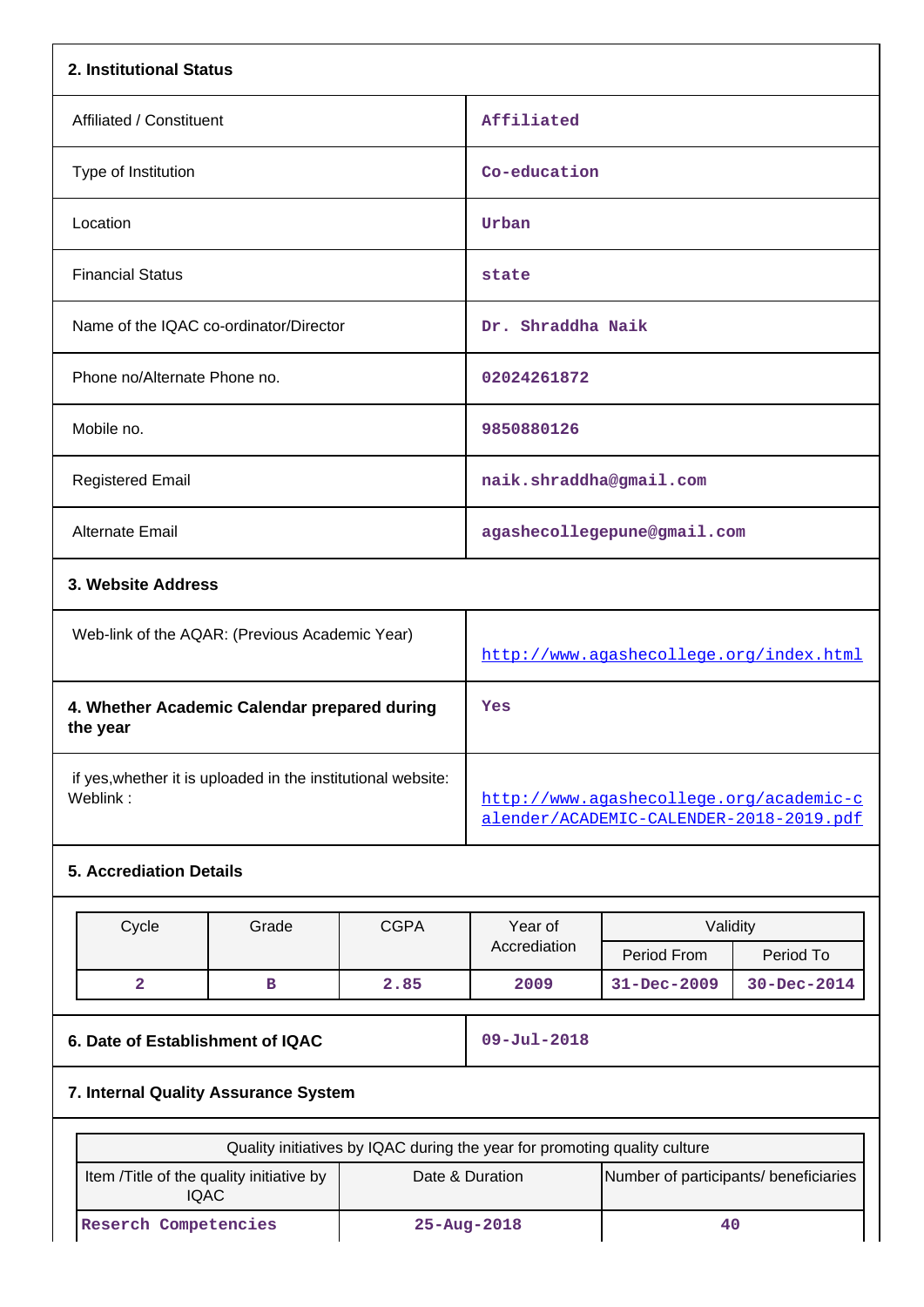| development for faculty &<br>PG students                                               |                        |     |  |
|----------------------------------------------------------------------------------------|------------------------|-----|--|
| workshop on Human Right<br>Education Program for PG<br>II yr students                  | $11 - Dec - 2018$<br>2 | 28  |  |
| West Zone Inter-Univ.<br>Handball Competitions<br>(Women)                              | $29 - Oct - 2018$      | 550 |  |
| A National Conference on<br>Honoring, Organizing and<br>Recognizing Women in<br>Sports | $30 - Oct - 2018$<br>2 | 135 |  |
| View File                                                                              |                        |     |  |

**8. Provide the list of funds by Central/ State Government- UGC/CSIR/DST/DBT/ICMR/TEQIP/World Bank/CPE of UGC etc.**

| Institution/Departmen<br>t/Faculty | Scheme    | <b>Funding Agency</b> | Year of award with<br>duration | Amount |
|------------------------------------|-----------|-----------------------|--------------------------------|--------|
| Not Applicable                     | <b>NA</b> | 2019                  |                                |        |
| No Files Uploaded !!!              |           |                       |                                |        |

| 9. Whether composition of IQAC as per latest<br><b>NAAC</b> guidelines:                                            | Yes                   |
|--------------------------------------------------------------------------------------------------------------------|-----------------------|
| Upload latest notification of formation of IQAC                                                                    | View File             |
| 10. Number of IQAC meetings held during the<br>year :                                                              | 2                     |
| The minutes of IQAC meeting and compliances to the<br>decisions have been uploaded on the institutional<br>website | <b>No</b>             |
| Upload the minutes of meeting and action taken report                                                              | No Files Uploaded !!! |
| 11. Whether IQAC received funding from any of<br>the funding agency to support its activities<br>during the year?  | <b>No</b>             |

### **12. Significant contributions made by IQAC during the current year(maximum five bullets)**

**1. Organizing the National Conference 2. Organizing InterUniversity Competition 3. Organizing Guest lectures on Extra Curricululer topics for students 4. The IQAC initiates feedback of the teacher through students on theory and practical teaching twice a year 5. Every subject teacher is told by the IQAC to prepare a Teaching plan**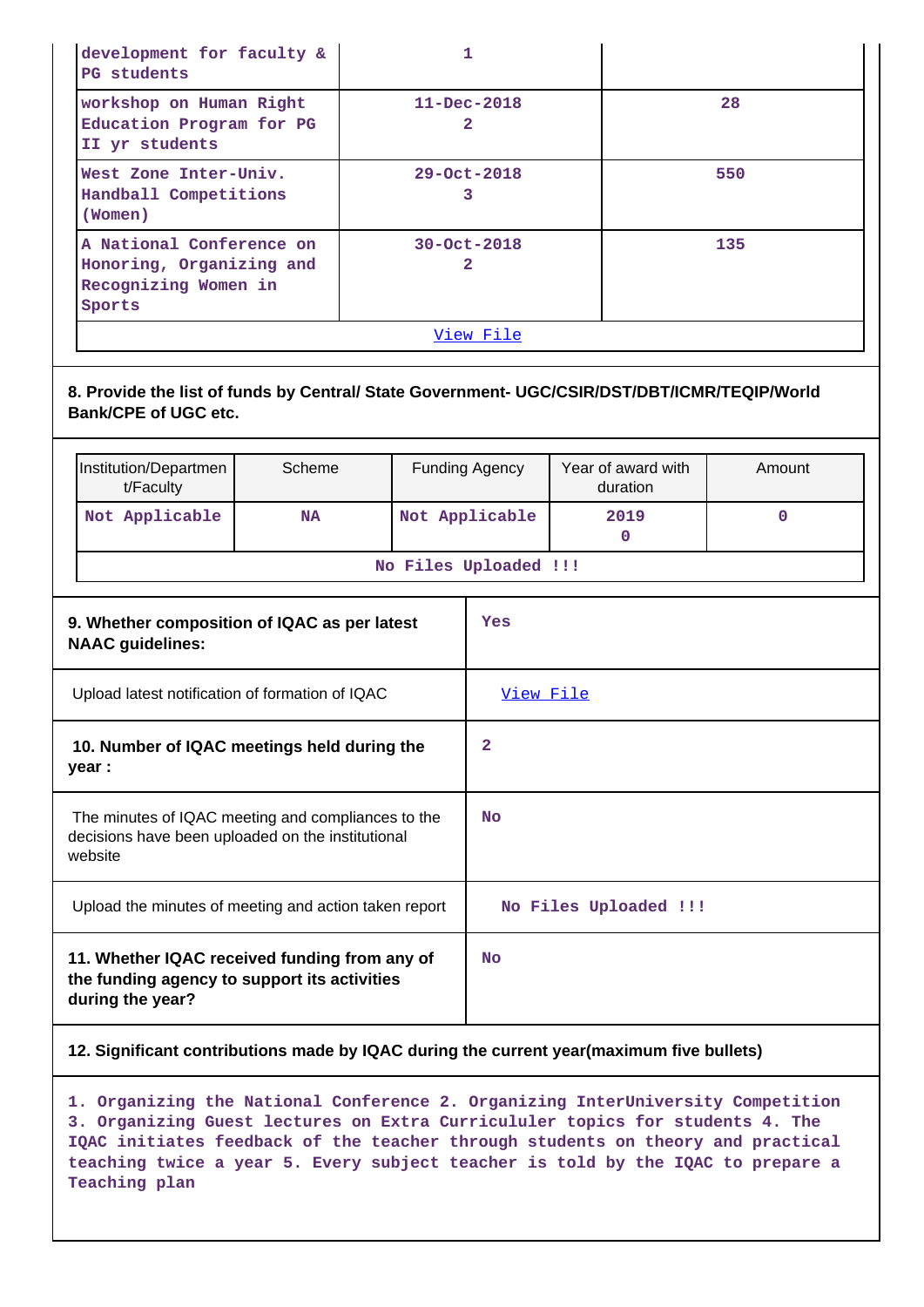| No Files Uploaded !!!                                                                                                                                                |                       |  |  |  |
|----------------------------------------------------------------------------------------------------------------------------------------------------------------------|-----------------------|--|--|--|
| 13. Plan of action chalked out by the IQAC in the beginning of the academic year towards Quality<br>Enhancement and outcome achieved by the end of the academic year |                       |  |  |  |
| Plan of Action<br>Achivements/Outcomes                                                                                                                               |                       |  |  |  |
| <b>NA</b>                                                                                                                                                            | <b>NA</b>             |  |  |  |
|                                                                                                                                                                      | No Files Uploaded !!! |  |  |  |
| 14. Whether AQAR was placed before statutory<br><b>No</b><br>body?                                                                                                   |                       |  |  |  |
| 15. Whether NAAC/or any other accredited<br>body(s) visited IQAC or interacted with it to<br>assess the functioning?                                                 | <b>No</b>             |  |  |  |
| 16. Whether institutional data submitted to<br><b>AISHE:</b>                                                                                                         | Yes                   |  |  |  |
| Year of Submission                                                                                                                                                   | 2019                  |  |  |  |
| Date of Submission                                                                                                                                                   | $16 - Jan - 2019$     |  |  |  |
| 17. Does the Institution have Management<br><b>Information System?</b>                                                                                               | <b>No</b>             |  |  |  |
|                                                                                                                                                                      | Part B                |  |  |  |

# **CRITERION I – CURRICULAR ASPECTS**

**1.1 – Curriculum Planning and Implementation**

 1.1.1 – Institution has the mechanism for well planned curriculum delivery and documentation. Explain in 500 words

 **MM's Chandrashekhar Agashe College of Physical Education is affiliated to Savitribai Phule Pune University, Pune. Thus the curriculum is as per the syllabus formed by the SPPU, Pune. The curriculum is designed so as to complete it in given stipulated time. (100 days per semester). Following procedures is followed to deliver the curriculum in best possible way. Yearly Planning Various departmental committees are formed and they give their respective departmental yearly plan, for example Examination department gives dates for internal evaluation, Intramural committee gives dates and activities for intramural etc. Further the detail timetable for theory classes and ground practical is prepared. The subject teacher then gives day to day teaching plan for their respective subject and ground activities including the teaching methodology used. Before implementation of the said planning the teaching plan is discussed in faculty meeting, asked for suggestions and corrections and finally implemented. Final Teaching plans are submitted to IQAC. Year plan is done for delivery of curriculum and following factors are considered 1. Number of actual teaching days 2. Days for examination 3. Co-curricular Activities 4. Availability of faculty 5. Season 6. Remedial classes 7. Internship program 8.**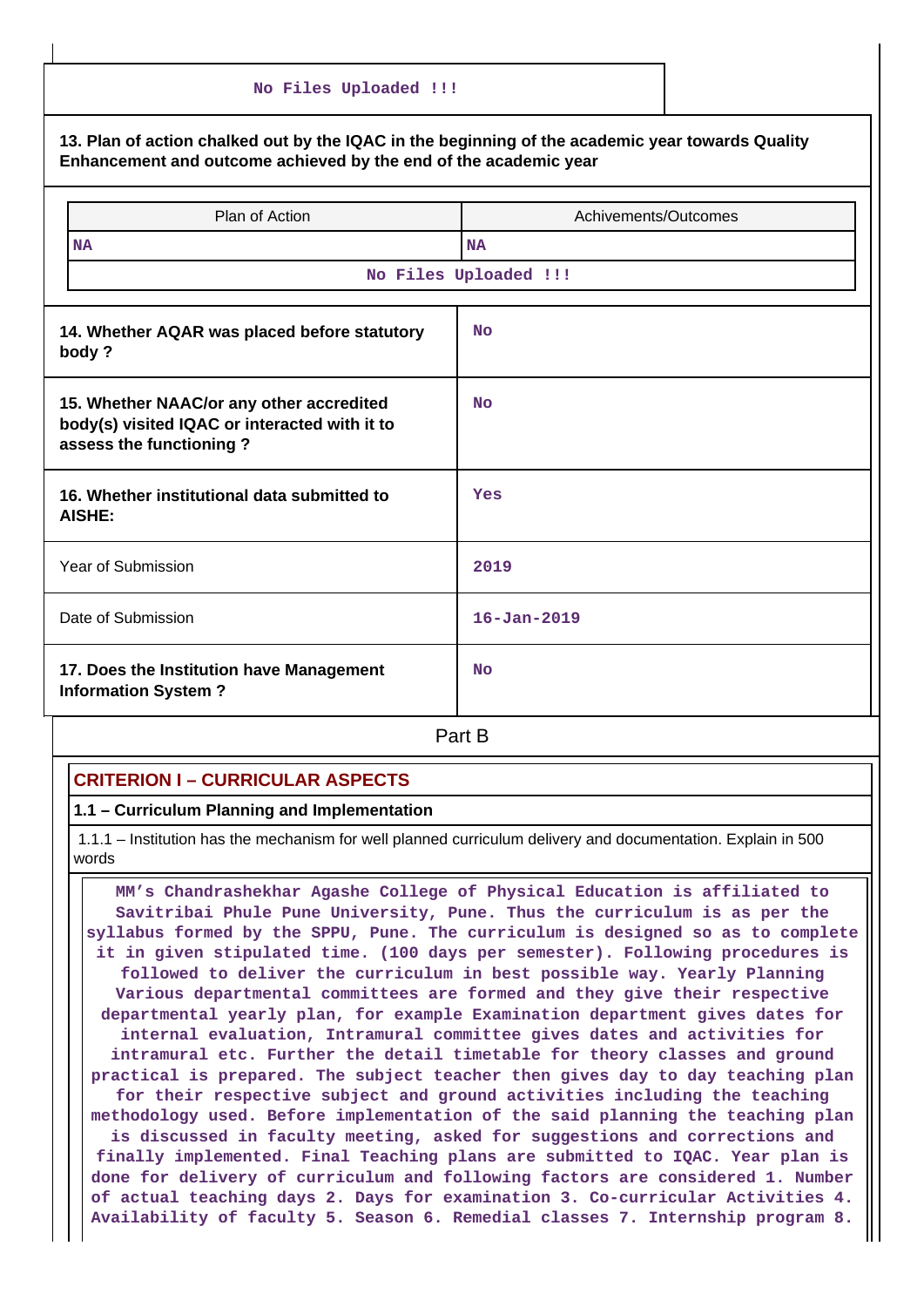**Practice teaching days Basic consideration 1. CACPE gives degree in BPEd (Two years course) MPEd (Two years course). BPEd 2nd year course students have to compulsory go through 45 internship program. 2. The overall syllabus for BPEd course is divided in 3 major parts i.e. 2.1 Theory Courses 2.2 Teaching skill development program 2.3 Proficiency in Physical Examination and sports 3. Theory courses For completion of BPEd degree the students have to pass in 16 theory subjects divided into 4 semesters. And for MPEd degree the students have to pass in 14 theory subjects divided into 4 semesters. 4. Teaching skill development program The student teacher has to practice his teaching skills in school setting. He has to take 66 practice teaching lessons. (Including micro lessons and bridge lessons on per group). For Master degree course the teacher student takes 5 practice teaching lessons.All stream students have ground practical for various sports events and specialization of 45 days for one specific event. They are as follows a. BPEd 1st Year- 8 Events, in 28 credits for total 700 Marks b. BPEd 2nd Year- 6 Events, in 20 credits for total 500 Marks Specialization in 1 event in 4 credits total 100 marks c. MPEd 1st Year-3 practical courses 12 credit for 300 marks d. MPEd 2nd Year- 2 practical courses 8 credits for 200 marks**

| 1.1.2 - Certificate/ Diploma Courses introduced during the academic year                                                                                                 |                                                   |             |                                                                 |                             |  |  |  |  |
|--------------------------------------------------------------------------------------------------------------------------------------------------------------------------|---------------------------------------------------|-------------|-----------------------------------------------------------------|-----------------------------|--|--|--|--|
| Diploma Courses<br>Certificate                                                                                                                                           | Dates of<br>Introduction                          | Duration    | Focus on employ<br>ability/entreprene<br>urship                 | <b>Skill</b><br>Development |  |  |  |  |
| <b>NA</b><br><b>NA</b>                                                                                                                                                   | Nil                                               | $\mathbf 0$ | <b>NA</b>                                                       | <b>NA</b>                   |  |  |  |  |
| 1.2 - Academic Flexibility                                                                                                                                               |                                                   |             |                                                                 |                             |  |  |  |  |
| 1.2.1 - New programmes/courses introduced during the academic year                                                                                                       |                                                   |             |                                                                 |                             |  |  |  |  |
| Programme/Course                                                                                                                                                         | Dates of Introduction<br>Programme Specialization |             |                                                                 |                             |  |  |  |  |
| <b>Nill</b>                                                                                                                                                              | <b>NA</b>                                         |             | <b>Nill</b>                                                     |                             |  |  |  |  |
|                                                                                                                                                                          | View File                                         |             |                                                                 |                             |  |  |  |  |
| 1.2.2 - Programmes in which Choice Based Credit System (CBCS)/Elective course system implemented at the<br>affiliated Colleges (if applicable) during the academic year. |                                                   |             |                                                                 |                             |  |  |  |  |
| Name of programmes adopting<br><b>CBCS</b>                                                                                                                               | Programme Specialization                          |             | Date of implementation of<br><b>CBCS/Elective Course System</b> |                             |  |  |  |  |
| <b>Nill</b>                                                                                                                                                              | <b>NA</b>                                         |             | <b>Nill</b>                                                     |                             |  |  |  |  |
| 1.2.3 - Students enrolled in Certificate/ Diploma Courses introduced during the year                                                                                     |                                                   |             |                                                                 |                             |  |  |  |  |
|                                                                                                                                                                          | Certificate                                       |             | Diploma Course                                                  |                             |  |  |  |  |
| <b>Number of Students</b>                                                                                                                                                | Nil                                               |             | Nil                                                             |                             |  |  |  |  |
| 1.3 - Curriculum Enrichment                                                                                                                                              |                                                   |             |                                                                 |                             |  |  |  |  |
| 1.3.1 - Value-added courses imparting transferable and life skills offered during the year                                                                               |                                                   |             |                                                                 |                             |  |  |  |  |
| <b>Value Added Courses</b>                                                                                                                                               | Date of Introduction                              |             | Number of Students Enrolled                                     |                             |  |  |  |  |
| Nil                                                                                                                                                                      | 01/11/2018                                        |             | Nill                                                            |                             |  |  |  |  |
|                                                                                                                                                                          | No file uploaded.                                 |             |                                                                 |                             |  |  |  |  |
| 1.3.2 - Field Projects / Internships under taken during the year                                                                                                         |                                                   |             |                                                                 |                             |  |  |  |  |
| Project/Programme Title                                                                                                                                                  | Programme Specialization                          |             | No. of students enrolled for Field<br>Projects / Internships    |                             |  |  |  |  |
| <b>BPEd</b>                                                                                                                                                              | School subject lessons,<br>Physical Education &   |             | 70                                                              |                             |  |  |  |  |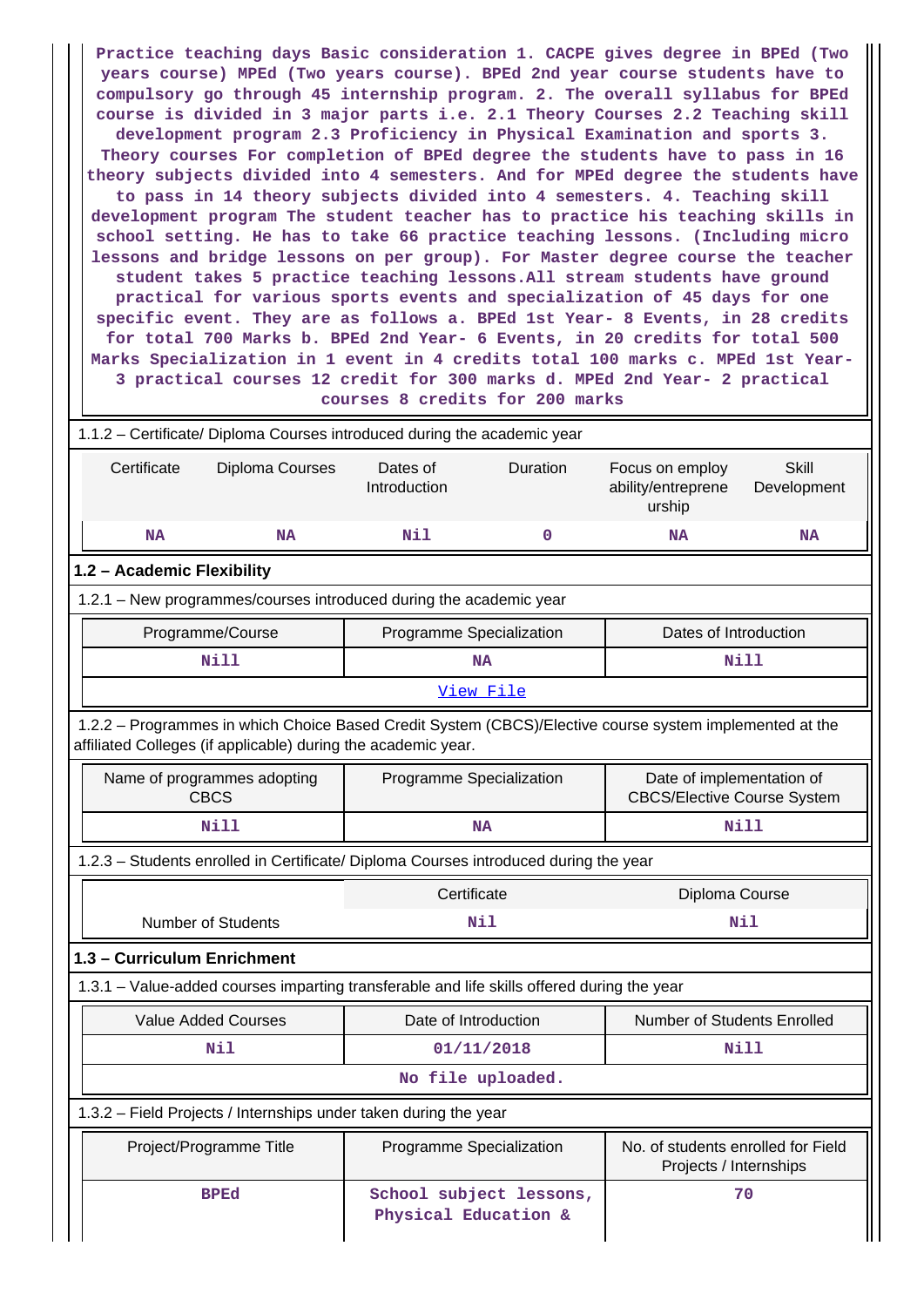| Sports lessons, Fitness   |
|---------------------------|
| Testing, Equipmentroom    |
| management, Interviews of |
| teachers-Headmasters      |
| Organisation of Sports    |
| days, Setting of          |
| Demonstration, Catalogue  |
| filling, Keeping record   |

[View File](https://assessmentonline.naac.gov.in/public/Postacc/Projects_undertaken/6959_Projects_undertaken_1609486920.xls)

#### **1.4 – Feedback System**

1.4.1 – Whether structured feedback received from all the stakeholders.

| <b>Students</b> | Yes |
|-----------------|-----|
| Teachers        | Yes |
| Employers       | Yes |
| Alumni          | Yes |
| Parents         | Yes |

 1.4.2 – How the feedback obtained is being analyzed and utilized for overall development of the institution? (maximum 500 words)

Feedback Obtained

**Stakeholder : Time : Frequency : Responsibility : Follow up Student feedback on teacher : Each semester (Before examination) : 2 times a year : IQAC : Principal Student feedback on total program : End of the year : 1 time in two years (program end) : IQAC : Principal Student feedback on administration (general) : Each year : 1 time in a year : Office : Principal Student feedback on library : Each year : 1 time in a year : Library : IQAC Feedback from alumni : Alumni meet On visits : 1 time in a year Based on visits : Alumni asso. Office : Principal Feedback from parents : Parent meetings : 1 time in a year : Office : IQAC Feedback from practicing schools : Each year : 1 time in a year : Lesson coordinator : IQAC Feedback from employers : End of the year : 1 time in two years (program end) : Lesson coordinator : Principal Peer feedback : Each semester : 2 times a year : Teachers : Principal Feedback is collected on a prescribed format approved by the IQAC. Feedback forms are made available on the IQAC page of the college website. Other than student feedback on teachers, the principal in consultation with the faculty will determine the process for collection of feedback. Analyzing and consolidating the feedback Student feedback on teacher The feedback forms are sent to students via Google forms through IQAC channel. The Feedback includes objective as well as subjective questions. The Google forms make it easier to analyses and transformation of data. The analyzed data for all the feedback except student feedback on teachers is discussed in the staff meetings. The result of the individual teacher's feedback is conveyed by the Principal to each teacher individually. The record of all the feedbacks is maintained by the IQAC. Student feedback on total program Student's feedback on administration is taken from second year students of Bachelors and master degree students. Analysis of feedback is discussed with principle, faculty meeting and necessary actions has been taken by principle Student feedback on administration (general) Student's feedback on administration is taken from second year students of Bachelors and master degree students. Analysis of feedback is discussed with principle, faculty meeting and necessary actions has been taken by principle Student feedback on library Student's feedback on library is taken from all BPED and MPED students. Analysis of feedback is discussed with principle, faculty meeting and necessary actions has been taken by principle Feedback from alumni Feedback from alumni during alumni meet or any other program when an alumnus comes in**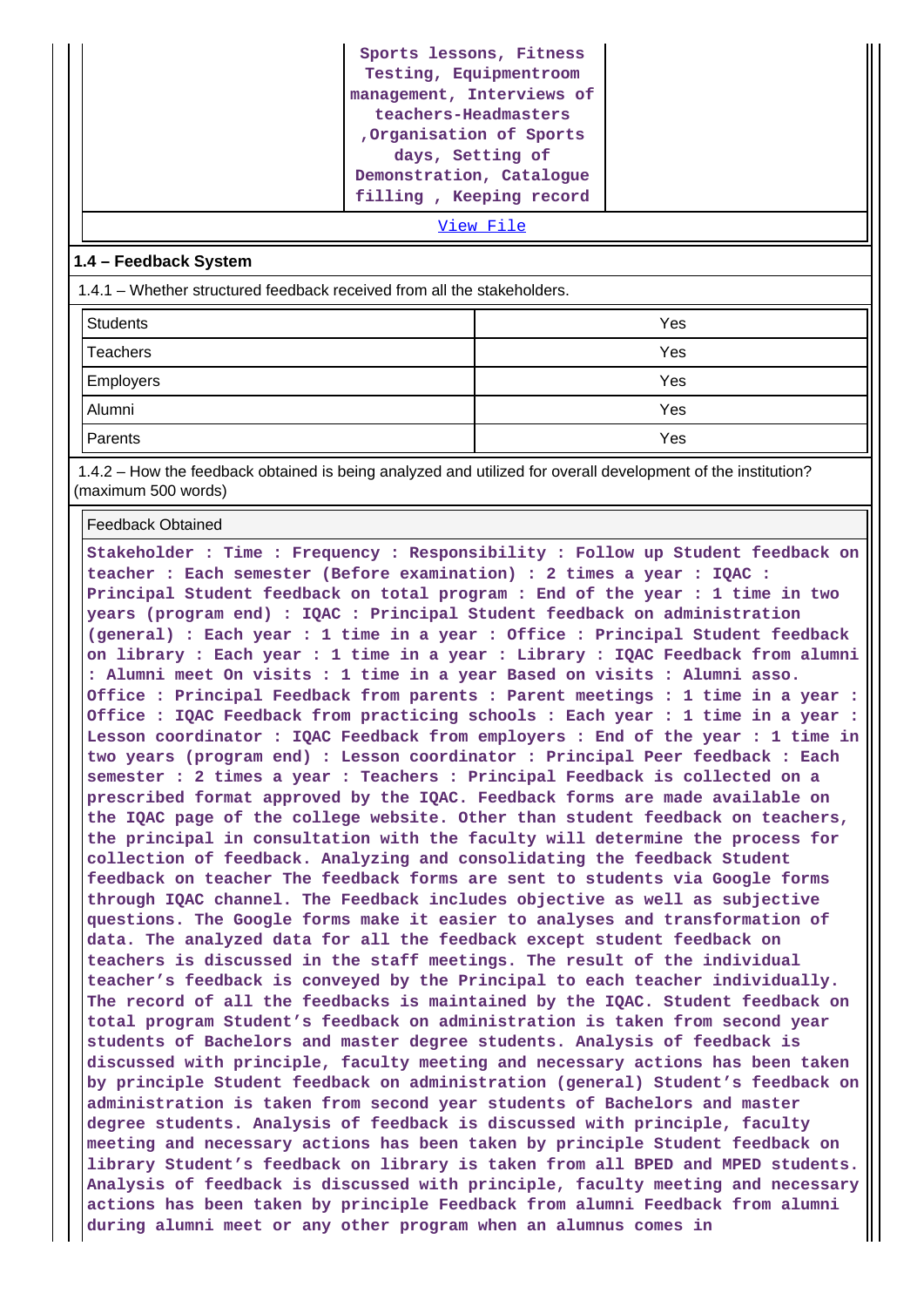**college.Analysis of feedback is discussed with principle, faculty meeting and necessary actions has been taken by principle Feedback from parents Feedback form parents were taken during parents meet ones in year. Analysis of feedback has been discussed in faculty meeting and appropriate action taken. Feedback from practicing schools Feedback on administration of lessons and internship program is taken at the end of each**

## **CRITERION II – TEACHING- LEARNING AND EVALUATION**

### **2.1 – Student Enrolment and Profile**

### 2.1.1 – Demand Ratio during the year

| Name of the<br>Programme | Programme<br>Specialization | Number of seats<br>available                                                                                                                                                                                                   | Number of<br>Application received | <b>Students Enrolled</b> |  |
|--------------------------|-----------------------------|--------------------------------------------------------------------------------------------------------------------------------------------------------------------------------------------------------------------------------|-----------------------------------|--------------------------|--|
| <b>BPEd</b>              | <b>Nill</b>                 | 100                                                                                                                                                                                                                            | <b>Nill</b>                       | 90                       |  |
| <b>MPEd</b>              | <b>Nill</b>                 | 40                                                                                                                                                                                                                             | <b>Nill</b>                       | 36                       |  |
| MPhil                    | <b>Nill</b>                 | Nill                                                                                                                                                                                                                           | <b>Nill</b>                       | <b>Nill</b>              |  |
| PhD or DPhil             | <b>Nill</b>                 | Nill                                                                                                                                                                                                                           | 54                                | 6                        |  |
|                          |                             | the state of the state of the state of the state of the state of the state of the state of the state of the state of the state of the state of the state of the state of the state of the state of the state of the state of t |                                   |                          |  |

#### [View File](https://assessmentonline.naac.gov.in/public/Postacc/Demand_ratio/6959_Demand_ratio_1609486998.xlsx)

### **2.2 – Catering to Student Diversity**

2.2.1 – Student - Full time teacher ratio (current year data)

| Year | Number of<br>students enrolled<br>in the institution<br>(UG) | Number of<br>students enrolled<br>in the institution<br>(PG) | Number of<br>fulltime teachers<br>available in the<br>institution<br>teaching only UG<br>courses | Number of<br>fulltime teachers<br>available in the<br>institution<br>teaching only PG<br>courses | Number of<br>teachers<br>teaching both UG<br>and PG courses |
|------|--------------------------------------------------------------|--------------------------------------------------------------|--------------------------------------------------------------------------------------------------|--------------------------------------------------------------------------------------------------|-------------------------------------------------------------|
| 2018 | 162                                                          | 64                                                           | 11                                                                                               |                                                                                                  | 14                                                          |

### **2.3 – Teaching - Learning Process**

 2.3.1 – Percentage of teachers using ICT for effective teaching with Learning Management Systems (LMS), Elearning resources etc. (current year data)

| Number of<br>Teachers on Roll        | Number of<br>teachers using<br>ICT (LMS, e-<br>Resources) | <b>ICT Tools and</b><br>resources<br>available | Number of ICT<br>enabled<br>Classrooms | Numberof smart<br>classrooms | E-resources and<br>techniques used |  |  |  |
|--------------------------------------|-----------------------------------------------------------|------------------------------------------------|----------------------------------------|------------------------------|------------------------------------|--|--|--|
| 14<br>10                             |                                                           |                                                |                                        |                              |                                    |  |  |  |
| View File of ICT Tools and resources |                                                           |                                                |                                        |                              |                                    |  |  |  |

[View File of E-resources and techniques used](https://assessmentonline.naac.gov.in/public/Postacc/e_resource/6959_e_resource_1609500457.xlsx)

2.3.2 – Students mentoring system available in the institution? Give details. (maximum 500 words)

 We have mentoring system in our institute. A. Mentoring and guidance of school subject and Physical Education subject lessons. All the students of BPEd 1st year students are divided amongst the faculty. These students have one to one interaction with the concerned faculty member. With guidance for lessons these group of students also discuss any issues related to academics and administration is informally and solution is sought out. Teacher student Ratio- 1:15 B. Master degree students are divided amongst Faculty members for research paper guidance. Here also students informal mentoring takes place. With guidance for research paper the students get freedom to discuss any issues and suggestion related to academics and administration and solution is sought out. Teacher student Ratio- 1:4 C. Mentoring for organization of Intramurals All students get chance to organize intramurals throughout the year. A faculty member is made in charge for the same. During the intramural the students are mentored regarding organizing and administration part. Teacher student Ratio-1:25 D. Seminars and Conference 2nd year Master's degree students get a chance to attend National/International conference/seminar. For this they are mentored to send and present paper. Some faculty members are allotted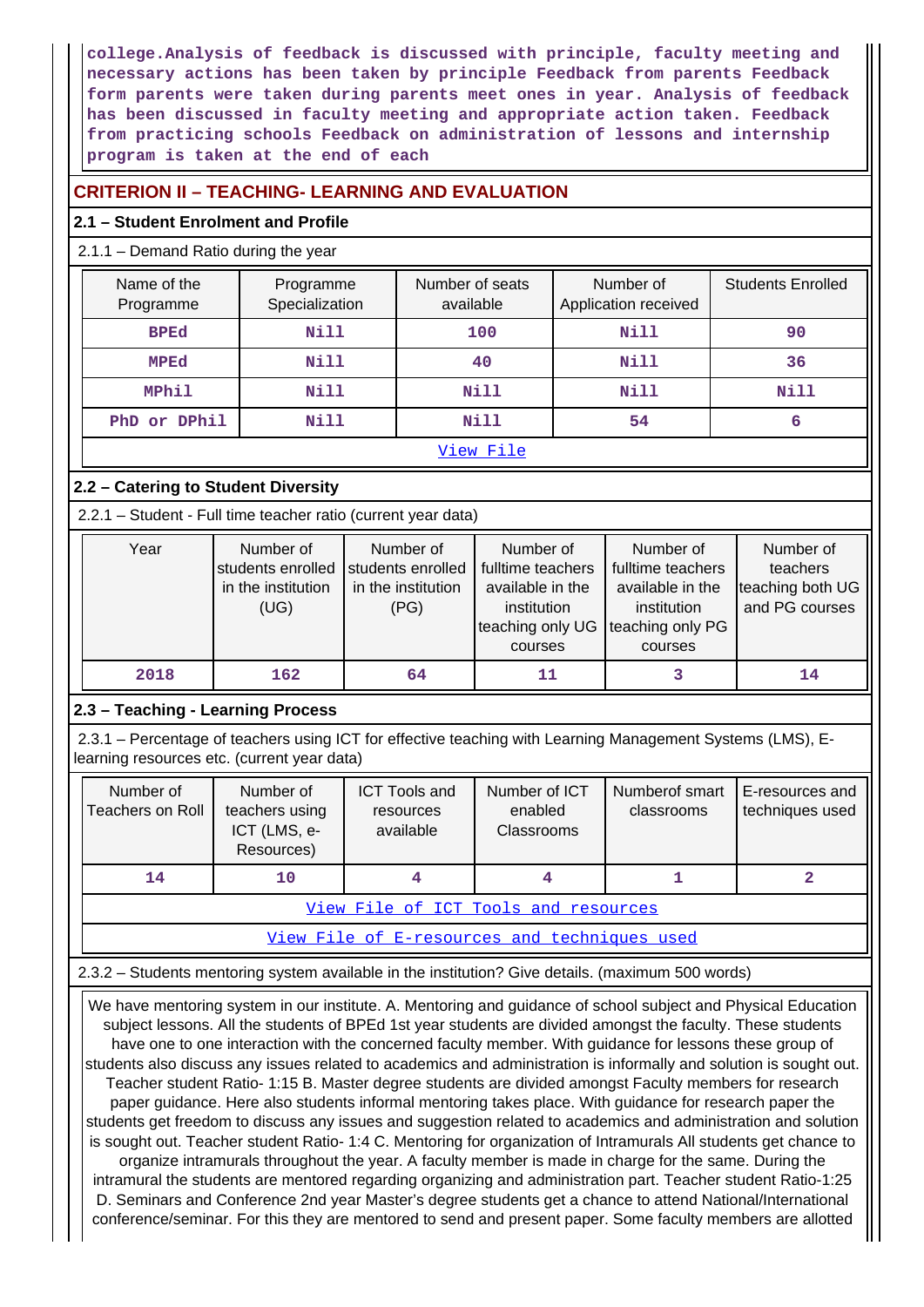to this activity on rotation basis which are involved in mentoring and guidance. Teacher student Ratio-1:35 E. Class teacher system All the class division is allotted a class teacher, and a monthly class meeting is taken for each class. Here the students formally and freely discuss issues and suggestion related to academics and administration. All the meeting points are discussed with the Principal and required action is taken. Teacher student Ratio-1:50 Following is the structure for mentoring through class teacher system Course Division Name of Class Teacher FYBPED A Asst. Prof. Shirish More B Dr. Ameet Prabhu SYBPED A Dr. Yogesh Bodke B Dr. Mahesh Deshpande FYMPED Dr. S. S. Mahadik SYMPED Dr. S.S. Aher • All class teacher conduct orientation about rules and regulation of college, communicate expectations from students, discuss consequences of

misbehavior • All class teachers conduct monthly meeting of their class. • Students can discuss/complaint/suggest on different professional and personal issues • All class Teacher note down the discussions and important issues in class teachers diary • After class meeting teacher discuss these issues with Principle or concern faculty and try to solve that issues Some of the issues and Action Taken SN Issues Action taken 1 Cleaning of hostel taps not working properly, rooms not maintained. Annual Maintenance started 2 Hostel toilets Water Tanks not clean Annual Maintenance conveyed about and warned to keep rooms and toilets clean 3 Food issues (Mess) – better menu food Students representative alongwith Faculty to decide the menu and maintain quality of food. Discussion with Mess incharge done. 4 Dustbins not provided New Dustbins given to each hostel rooms 5 Intramural is not organize on regular basis Discuss with concern faculty 6 Required lockers in common room New lockers bought 7 Curtains for ladies common room New curtains fixed in ladies common room 8

| Number of students enrolled in the<br>institution | Number of fulltime teachers | Mentor: Mentee Ratio |
|---------------------------------------------------|-----------------------------|----------------------|
| 244                                               | 12                          | 20:1                 |

### **2.4 – Teacher Profile and Quality**

2.4.1 – Number of full time teachers appointed during the year

| No. of filled positions<br>No. of sanctioned<br>positions |  | Vacant positions | Positions filled during<br>the current year | No. of faculty with<br>Ph.D |
|-----------------------------------------------------------|--|------------------|---------------------------------------------|-----------------------------|
| 18                                                        |  |                  | Nill                                        | 10                          |

 2.4.2 – Honours and recognition received by teachers (received awards, recognition, fellowships at State, National, International level from Government, recognised bodies during the year )

| Name of full time teachers<br>Year of Award<br>receiving awards from<br>state level, national level,<br>international level |           | Designation | Name of the award,<br>fellowship, received from<br>Government or recognized<br>bodies |  |  |  |  |  |
|-----------------------------------------------------------------------------------------------------------------------------|-----------|-------------|---------------------------------------------------------------------------------------|--|--|--|--|--|
| 2018                                                                                                                        | <b>NA</b> | Nill        | <b>NA</b>                                                                             |  |  |  |  |  |
| -- -<br>_ . -                                                                                                               |           |             |                                                                                       |  |  |  |  |  |

#### [View File](https://assessmentonline.naac.gov.in/public/Postacc/Honours_recieved/6959_Honours_recieved_1609500621.xlsx)

### **2.5 – Evaluation Process and Reforms**

 2.5.1 – Number of days from the date of semester-end/ year- end examination till the declaration of results during the year

| Programme Name | Programme Code | Semester/year | Last date of the last<br>semester-end/year-<br>end examination | Date of declaration of<br>results of semester-<br>end/ year- end<br>examination |
|----------------|----------------|---------------|----------------------------------------------------------------|---------------------------------------------------------------------------------|
| <b>BPEd</b>    | Nill           | II IV         | 13/05/2019                                                     | 18/06/2019                                                                      |
| <b>MPEd</b>    | Nill           | II IV         | 11/05/2019                                                     | 28/06/2019                                                                      |
|                |                | View File     |                                                                |                                                                                 |

2.5.2 – Reforms initiated on Continuous Internal Evaluation(CIE) system at the institutional level (250 words)

 **Following Internal Evaluation system takes place in institute. BPED Theory For Each course college conduct at least two test per semester Following Assessment technique were used for Internal assessment • Tutorial • Tasks • Project •**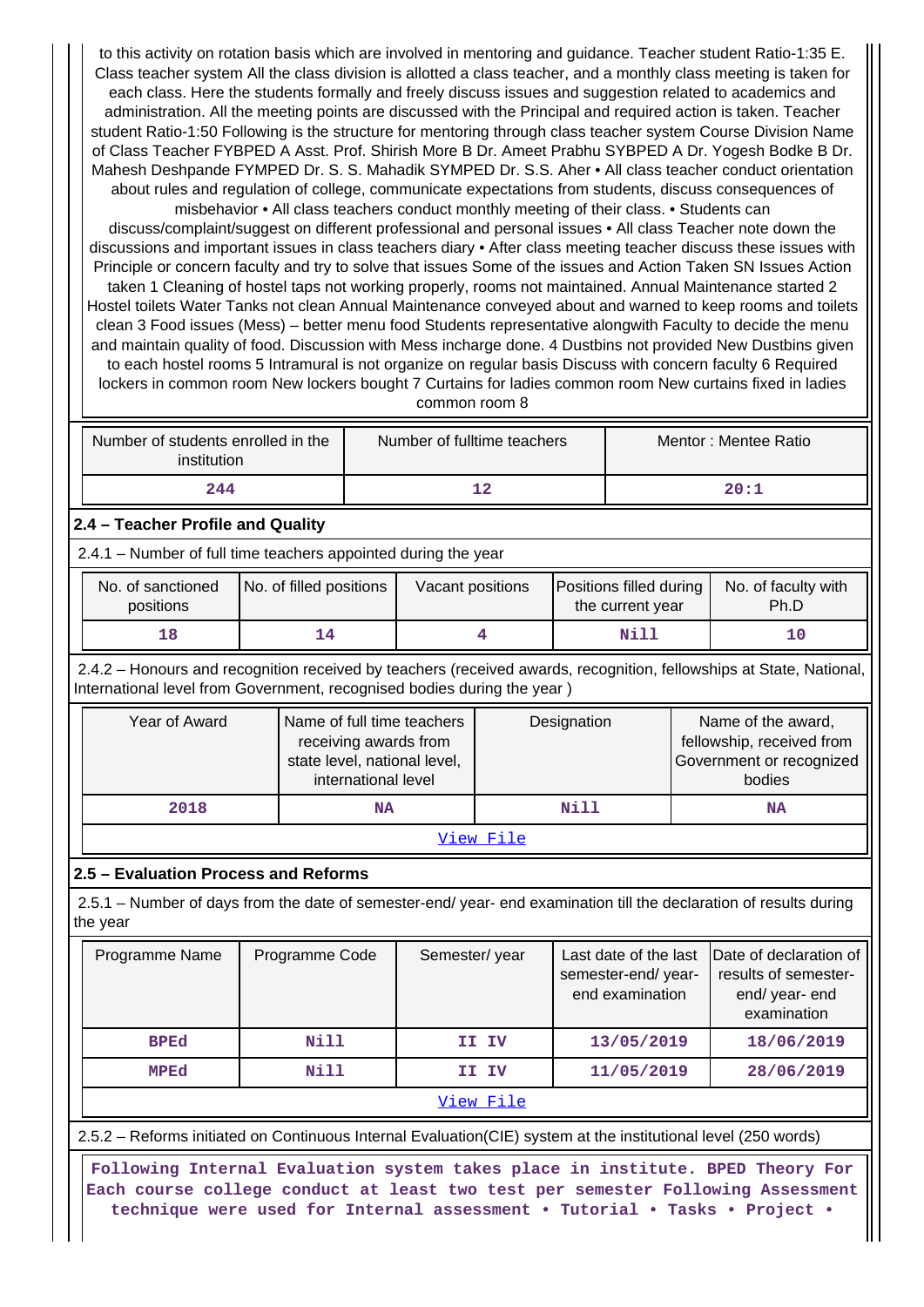**Presentations • Online objective Exam • Skits Dance • Group Discussions • Exhibition Practical For practical activities following technique and tools were used • Skill performance of game/activity • Journal • Project book • Fitness test administration • Viva-Voce • Demonstration (Rhythmic Activity ) Teaching Skill development program Following are the phases of evaluation of teaching practice 1. Micro Teaching: In micro teaching students conduct 6 micro skill lessons in pair group both optional subject and physical education. These lessons were evaluated by mentor teacher 2. Bridge lessons: Students conduct three bridge lessons for optional subject and three bridge lessons for physical education 3. Practice lessons: Each student teacher conduct a total of 38 (19 optional subject 19 Physical Education) practice lessons based on the current school curriculum in real school settings. These lessons are to be given in the secondary school i.e. Std VI to X. These Teaching skill development program evaluation by faculty member MPED Theory For Each course college conduct at least four internal test. For that evaluation following Assessment technique were used • Written test • Case study • Project • Presentations • Online objective Exam • Skits Dance • Group Discussions • Exhibition Practical Following are the activities for practical Fitness conditioning, Measurement evaluation practical (Fitness test, Skill test, Anthropometric Tests, Psychological Physiological Tests),Yog, Course Related Practical Work (Biomechanics, Sports Nutrition, Psychology, Fitness, IT), Sport specialization For practical activities following technique and tools were used • Skill performance of game/activity • Journal • Project book • Fitness test administration • Viva-Voce • Observation Teaching Skill Evaluation of Teaching skills of MPED students on following basis MPED students conduct five advance coaching lessons: • Two fitness based lesson on their pair and faculty member evaluated this lesson. Three advance skill lessons of their specialized sports. Out of three lessons at least one lesson conducted on different sports clubs in Pune city so, student get real life experience. Other practices 1. Internal External- Dates of exams are declared in advance, Notices are put up on notice boards. Marks are entered in CMS. Students can see their marks immediately. 2. Faculty is share their best practices of internal evaluation in faculty meeting and also faculty development program**

 2.5.3 – Academic calendar prepared and adhered for conduct of Examination and other related matters (250 words)

 **• Academic calendar is prepared beginning of the year and discussed in faculty meeting. Principal organizes a meeting in July to finalize academic, cocurricular and extra-curricular activities in the academic year. Each department prepares their own plan accordingly and is discussed in this meeting. • A General Year Plan is prepared and approved by the faculty. Information regarding date of opening of academic year, dates of preparation leaves and examinations, holidays/breaks, extra-intramurals, cultural programs, camp, sporting events, conferences, workshops, etc. is discussed. Each department presents his plan which is discussed and finalized. • Total days with time for teaching subject and ground practical's are finalized during the faculty meeting. The academic calendar is planned in such a way that student has ample time for learning and exam preparation. The academic calendar considers preparation leave of minimum 2 weeks prior to external examination. No major event or program is planned prior to any examination – internal or external. • The college tries to stick to the academic calendar and makes changes only if necessary. The changes in dates are discussed and finalized in faculty meeting. The changes are updated on notice boards and conveyed to the students. The faculty also prepares teaching plans considering the academic calendar. Timely review of the plan is also taken and necessary changes made. • For ground practical evaluation two faculty members take examination. • Internal evaluation dates are discussed and finalized. • One faculty member is given responsibility of internal evaluation of academic subjects and other for**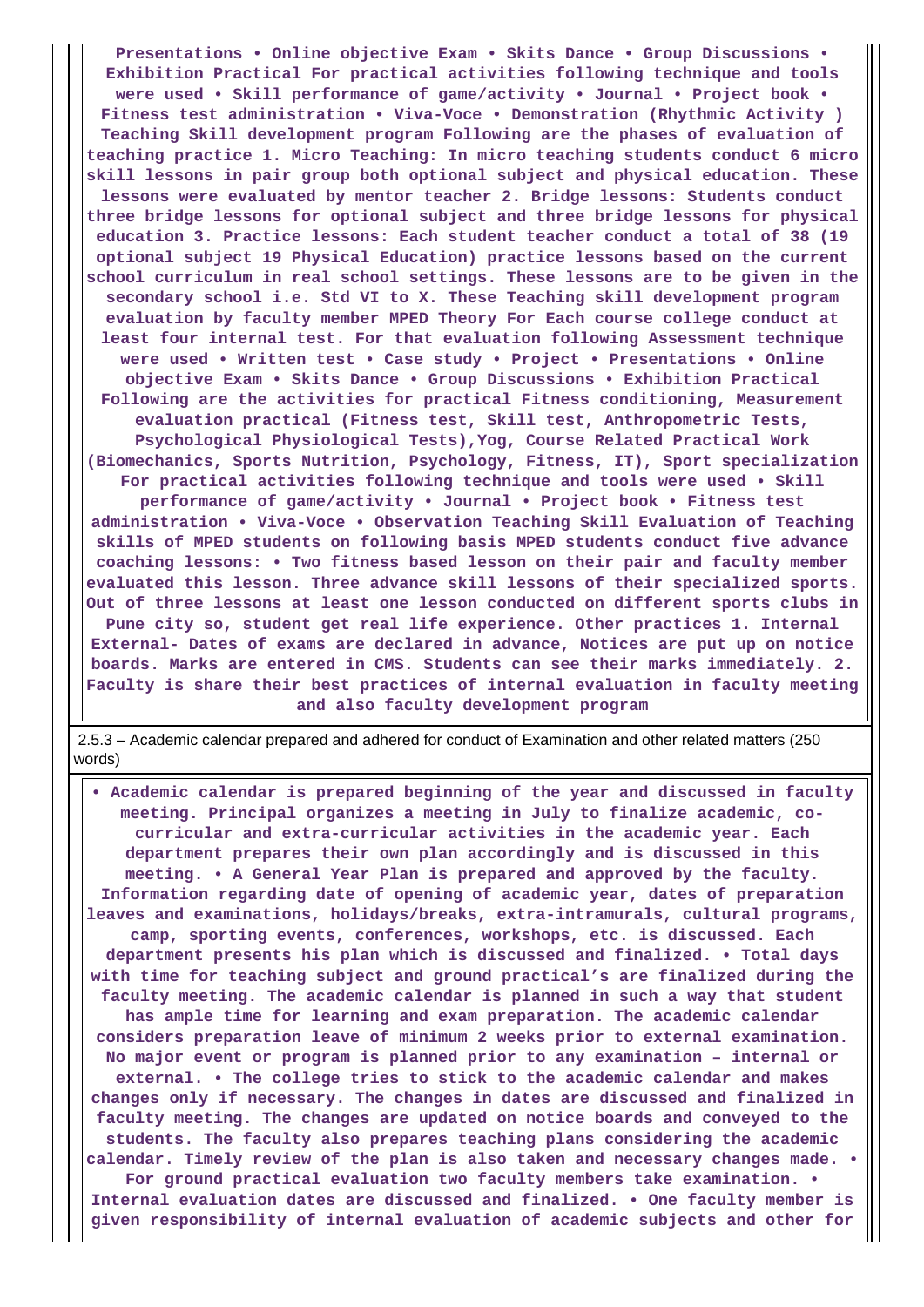**ground practical. • Academic subject's evaluation is done minimum twice in a given semester the dates of evaluation are announced 15 days earlier. Ground practical evaluation is done after the completion of stipulated time for ground practical.Before the evaluation the student's attendance is considered and defaulters are not allowed to appear for examination. • Ground practical activity is evaluated by two faculty members and academic subject is evaluated by concerned subject faculty member. • Students failing in academic subject are allowed to reappear for the exam once again. • Students, who could not attend examination for some reason, are allowed to reappear for exam.**

### **2.6 – Student Performance and Learning Outcomes**

 2.6.1 – Program outcomes, program specific outcomes and course outcomes for all programs offered by the institution are stated and displayed in website of the institution (to provide the weblink)

 [https://agashecollege.org/A.Y.%202020-21/B.P.Ed/BPED%20PO%20&%20CO%202015-20.pd](https://agashecollege.org/A.Y.%202020-21/B.P.Ed/BPED%20PO%20&%20CO%202015-20.pdf) [f](https://agashecollege.org/A.Y.%202020-21/B.P.Ed/BPED%20PO%20&%20CO%202015-20.pdf)

#### 2.6.2 – Pass percentage of students

| Programme<br>Code | Programme<br>Name | Programme<br>Specialization | Number of<br>students<br>appeared in the<br>final year<br>examination | Number of<br>students passed<br>in final year<br>examination | Pass Percentage |  |  |  |
|-------------------|-------------------|-----------------------------|-----------------------------------------------------------------------|--------------------------------------------------------------|-----------------|--|--|--|
| Nill              | <b>BPEd</b>       | Physical<br>Education       | 72                                                                    | 63                                                           | 87.5            |  |  |  |
| Nill              | MPEd              | Physical<br>Education       | 28                                                                    | 27                                                           | 95.5            |  |  |  |
| View File         |                   |                             |                                                                       |                                                              |                 |  |  |  |

### **2.7 – Student Satisfaction Survey**

 2.7.1 – Student Satisfaction Survey (SSS) on overall institutional performance (Institution may design the questionnaire) (results and details be provided as weblink)

#### <https://agashecollege.org>

### **CRITERION III – RESEARCH, INNOVATIONS AND EXTENSION**

### **3.1 – Resource Mobilization for Research**

3.1.1 – Research funds sanctioned and received from various agencies, industry and other organisations

| Nature of the Project | <b>Duration</b> | Name of the funding<br>agency | Total grant<br>Amount received<br>during the year<br>sanctioned |  |  |  |  |  |
|-----------------------|-----------------|-------------------------------|-----------------------------------------------------------------|--|--|--|--|--|
| Nill                  |                 |                               |                                                                 |  |  |  |  |  |
| View File             |                 |                               |                                                                 |  |  |  |  |  |

### **3.2 – Innovation Ecosystem**

 3.2.1 – Workshops/Seminars Conducted on Intellectual Property Rights (IPR) and Industry-Academia Innovative practices during the year

| Title of workshop/seminar | Name of the Dept. | Date |
|---------------------------|-------------------|------|
| NA                        | ΝA                |      |

### 3.2.2 – Awards for Innovation won by Institution/Teachers/Research scholars/Students during the year

| Title of the innovation | Name of Awardee              | Awarding Agency | Date of award | Category  |
|-------------------------|------------------------------|-----------------|---------------|-----------|
| ΝA                      | <b>MMS</b><br>Chandrashekhar | <b>NA</b>       | Nill          | <b>NA</b> |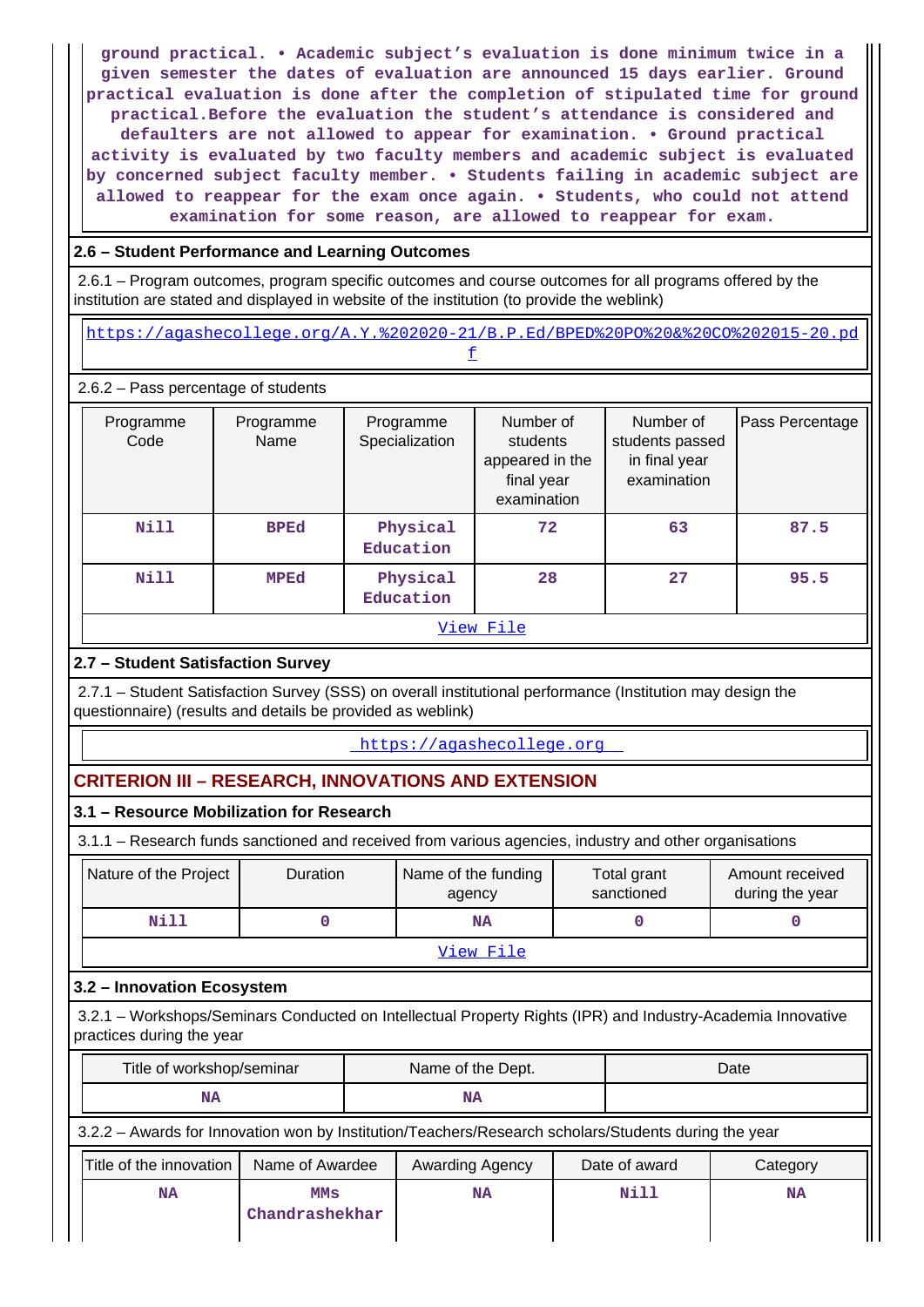|                                                                                                                                                                       |                                                                                       | Agashe College<br>of Physical<br>Educati |                        |                       |                         |  |                                                                    |                                                                    |  |  |
|-----------------------------------------------------------------------------------------------------------------------------------------------------------------------|---------------------------------------------------------------------------------------|------------------------------------------|------------------------|-----------------------|-------------------------|--|--------------------------------------------------------------------|--------------------------------------------------------------------|--|--|
|                                                                                                                                                                       |                                                                                       |                                          |                        | View File             |                         |  |                                                                    |                                                                    |  |  |
| 3.2.3 - No. of Incubation centre created, start-ups incubated on campus during the year                                                                               |                                                                                       |                                          |                        |                       |                         |  |                                                                    |                                                                    |  |  |
| Incubation<br>Center                                                                                                                                                  | Name                                                                                  |                                          | Sponsered By           |                       | Name of the<br>Start-up |  | Nature of Start-<br>up                                             | Date of<br>Commencement                                            |  |  |
| <b>NA</b>                                                                                                                                                             | <b>NA</b>                                                                             |                                          | <b>NA</b>              |                       | <b>NA</b>               |  | <b>NA</b>                                                          | Nill                                                               |  |  |
|                                                                                                                                                                       |                                                                                       |                                          |                        | View File             |                         |  |                                                                    |                                                                    |  |  |
| 3.3 - Research Publications and Awards                                                                                                                                |                                                                                       |                                          |                        |                       |                         |  |                                                                    |                                                                    |  |  |
| 3.3.1 - Incentive to the teachers who receive recognition/awards                                                                                                      |                                                                                       |                                          |                        |                       |                         |  |                                                                    |                                                                    |  |  |
| <b>State</b>                                                                                                                                                          |                                                                                       |                                          | National               |                       |                         |  | International                                                      |                                                                    |  |  |
| $\mathbf 0$                                                                                                                                                           |                                                                                       |                                          | 0                      |                       |                         |  | 0                                                                  |                                                                    |  |  |
| 3.3.2 - Ph. Ds awarded during the year (applicable for PG College, Research Center)                                                                                   |                                                                                       |                                          |                        |                       |                         |  |                                                                    |                                                                    |  |  |
|                                                                                                                                                                       | Name of the Department                                                                |                                          |                        |                       |                         |  | Number of PhD's Awarded                                            |                                                                    |  |  |
|                                                                                                                                                                       | MMs Chandrashekhar Agashe College of<br>3<br>Physical Educati                         |                                          |                        |                       |                         |  |                                                                    |                                                                    |  |  |
|                                                                                                                                                                       | 3.3.3 - Research Publications in the Journals notified on UGC website during the year |                                          |                        |                       |                         |  |                                                                    |                                                                    |  |  |
| <b>Type</b>                                                                                                                                                           | Department                                                                            |                                          |                        | Number of Publication |                         |  | Average Impact Factor (if<br>any)                                  |                                                                    |  |  |
| National                                                                                                                                                              |                                                                                       | Physical<br>Education                    |                        | 4                     |                         |  | Nill                                                               |                                                                    |  |  |
|                                                                                                                                                                       |                                                                                       |                                          |                        | View File             |                         |  |                                                                    |                                                                    |  |  |
| 3.3.4 - Books and Chapters in edited Volumes / Books published, and papers in National/International Conference<br>Proceedings per Teacher during the year            |                                                                                       |                                          |                        |                       |                         |  |                                                                    |                                                                    |  |  |
|                                                                                                                                                                       | Department                                                                            |                                          |                        |                       |                         |  | Number of Publication                                              |                                                                    |  |  |
|                                                                                                                                                                       | Physical Education                                                                    |                                          |                        |                       |                         |  | 12                                                                 |                                                                    |  |  |
|                                                                                                                                                                       |                                                                                       |                                          |                        | View File             |                         |  |                                                                    |                                                                    |  |  |
| 3.3.5 - Bibliometrics of the publications during the last Academic year based on average citation index in Scopus/<br>Web of Science or PubMed/ Indian Citation Index |                                                                                       |                                          |                        |                       |                         |  |                                                                    |                                                                    |  |  |
| Title of the<br>Paper                                                                                                                                                 | Name of<br>Author                                                                     | Title of journal                         | Year of<br>publication |                       | <b>Citation Index</b>   |  | Institutional<br>affiliation as<br>mentioned in<br>the publication | Number of<br>citations<br>excluding self<br>citation               |  |  |
| <b>NA</b>                                                                                                                                                             | <b>NA</b>                                                                             | <b>NA</b>                                |                        | 2018                  | $\mathbf 0$             |  | <b>NA</b>                                                          | <b>Nill</b>                                                        |  |  |
|                                                                                                                                                                       |                                                                                       |                                          |                        | View File             |                         |  |                                                                    |                                                                    |  |  |
| 3.3.6 - h-Index of the Institutional Publications during the year. (based on Scopus/ Web of science)                                                                  |                                                                                       |                                          |                        |                       |                         |  |                                                                    |                                                                    |  |  |
| Title of the<br>Paper                                                                                                                                                 | Name of<br>Author                                                                     | Title of journal                         | Year of<br>publication |                       | h-index                 |  | Number of<br>citations<br>excluding self<br>citation               | Institutional<br>affiliation as<br>mentioned in<br>the publication |  |  |
| <b>NA</b>                                                                                                                                                             | <b>NA</b>                                                                             | <b>NA</b>                                |                        | 2018                  | <b>Nill</b>             |  | Nill                                                               | <b>NA</b>                                                          |  |  |
|                                                                                                                                                                       |                                                                                       |                                          |                        | View File             |                         |  |                                                                    |                                                                    |  |  |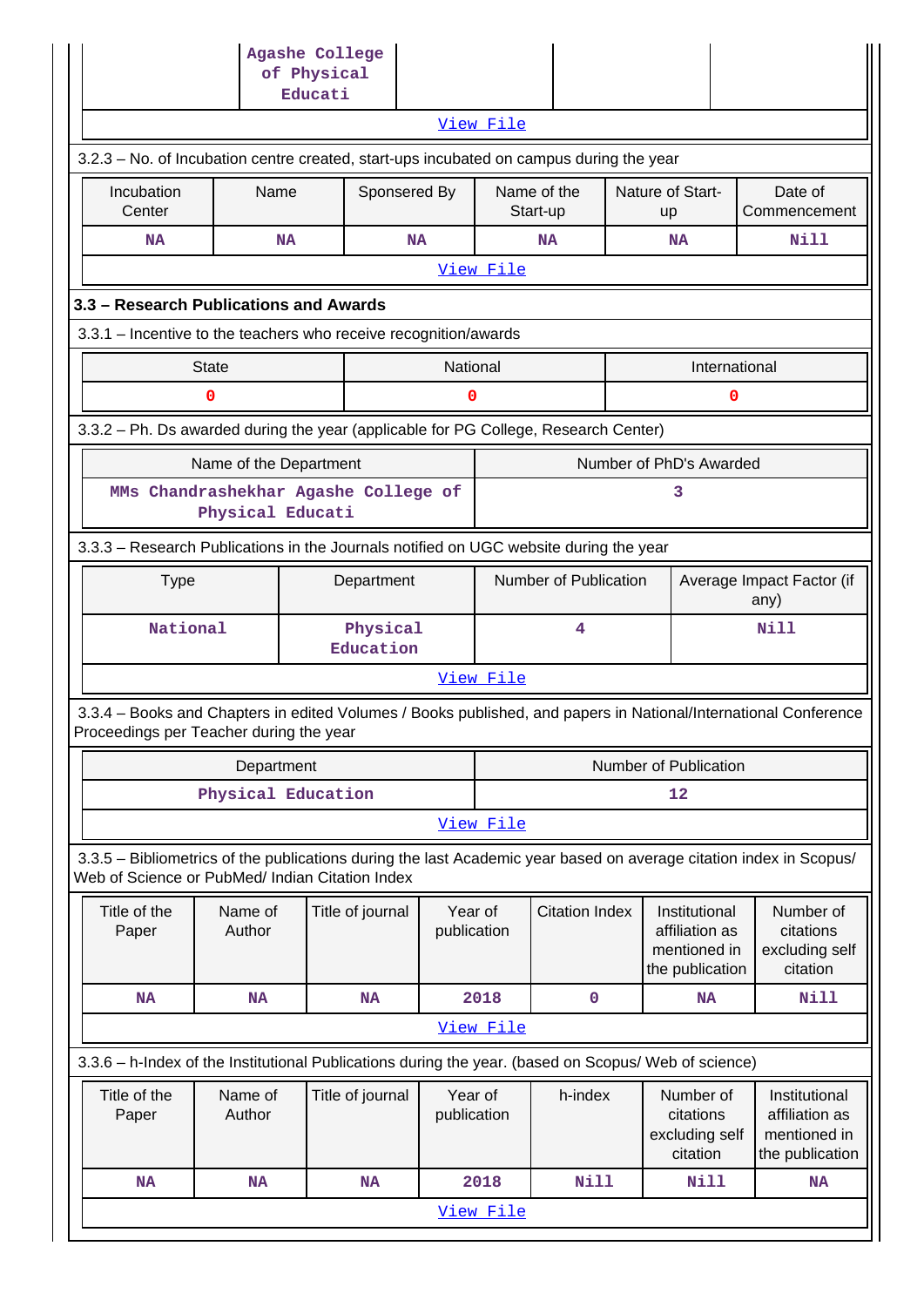| 3.3.7 - Faculty participation in Seminars/Conferences and Symposia during the year:                                                                                                                                |                                                    |                                           |                             |                                                          |  |                                                          |  |
|--------------------------------------------------------------------------------------------------------------------------------------------------------------------------------------------------------------------|----------------------------------------------------|-------------------------------------------|-----------------------------|----------------------------------------------------------|--|----------------------------------------------------------|--|
| Number of Faculty<br>International<br>National<br><b>State</b><br>Local                                                                                                                                            |                                                    |                                           |                             |                                                          |  |                                                          |  |
| Attended/Semi<br>nars/Workshops                                                                                                                                                                                    | <b>Nill</b>                                        | 12                                        |                             | 3                                                        |  | <b>Nill</b>                                              |  |
| Resource<br>persons                                                                                                                                                                                                | <b>Nill</b>                                        |                                           | Nill                        | 3                                                        |  | <b>Nill</b>                                              |  |
|                                                                                                                                                                                                                    |                                                    |                                           | View File                   |                                                          |  |                                                          |  |
| 3.4 - Extension Activities                                                                                                                                                                                         |                                                    |                                           |                             |                                                          |  |                                                          |  |
| 3.4.1 - Number of extension and outreach programmes conducted in collaboration with industry, community and<br>Non- Government Organisations through NSS/NCC/Red cross/Youth Red Cross (YRC) etc., during the year |                                                    |                                           |                             |                                                          |  |                                                          |  |
| Title of the activities                                                                                                                                                                                            | Organising unit/agency/<br>collaborating agency    |                                           |                             | Number of teachers<br>participated in such<br>activities |  | Number of students<br>participated in such<br>activities |  |
| <b>NA</b>                                                                                                                                                                                                          | <b>NA</b>                                          |                                           |                             | Nill                                                     |  | Nill                                                     |  |
|                                                                                                                                                                                                                    |                                                    |                                           | View File                   |                                                          |  |                                                          |  |
| 3.4.2 - Awards and recognition received for extension activities from Government and other recognized bodies<br>during the year                                                                                    |                                                    |                                           |                             |                                                          |  |                                                          |  |
| Name of the activity                                                                                                                                                                                               | Award/Recognition                                  |                                           |                             | <b>Awarding Bodies</b>                                   |  | Number of students<br><b>Benefited</b>                   |  |
| <b>NA</b>                                                                                                                                                                                                          | <b>NA</b>                                          |                                           |                             | <b>NA</b>                                                |  | <b>Nill</b>                                              |  |
|                                                                                                                                                                                                                    |                                                    |                                           | View File                   |                                                          |  |                                                          |  |
| 3.4.3 - Students participating in extension activities with Government Organisations, Non-Government<br>Organisations and programmes such as Swachh Bharat, Aids Awareness, Gender Issue, etc. during the year     |                                                    |                                           |                             |                                                          |  |                                                          |  |
| Name of the scheme                                                                                                                                                                                                 | Organising unit/Agen<br>cy/collaborating<br>agency | Name of the activity                      |                             | Number of teachers<br>participated in such<br>activites  |  | Number of students<br>participated in such<br>activites  |  |
| Khelo India<br>Youth Games<br>2019                                                                                                                                                                                 | Sports<br>Ministry of<br>Govt.of India             |                                           | 3<br>Volunteers of<br>Teams |                                                          |  | 97                                                       |  |
| Obsty Race                                                                                                                                                                                                         | Maharshtriya<br>Mandal CACPE                       | for School<br>college<br>students         | Obstacle Race               | $\overline{a}$                                           |  | 90                                                       |  |
| West Zone<br>Int.Univ.<br>Competitions                                                                                                                                                                             | Savitribai<br>Phule Pune<br>University             | Int.Univ. (W)<br>Handball<br>Competitions | West Zone                   | $\mathbf{1}$                                             |  | 125                                                      |  |
|                                                                                                                                                                                                                    |                                                    |                                           | View File                   |                                                          |  |                                                          |  |
| 3.5 - Collaborations                                                                                                                                                                                               |                                                    |                                           |                             |                                                          |  |                                                          |  |
| 3.5.1 - Number of Collaborative activities for research, faculty exchange, student exchange during the year                                                                                                        |                                                    |                                           |                             |                                                          |  |                                                          |  |
| Nature of activity                                                                                                                                                                                                 | Participant                                        |                                           |                             | Source of financial support                              |  | Duration                                                 |  |
| <b>NA</b>                                                                                                                                                                                                          | 0                                                  |                                           |                             | $\mathbf 0$                                              |  | 0                                                        |  |
|                                                                                                                                                                                                                    |                                                    |                                           | View File                   |                                                          |  |                                                          |  |
| 3.5.2 - Linkages with institutions/industries for internship, on-the- job training, project work, sharing of research<br>facilities etc. during the year                                                           |                                                    |                                           |                             |                                                          |  |                                                          |  |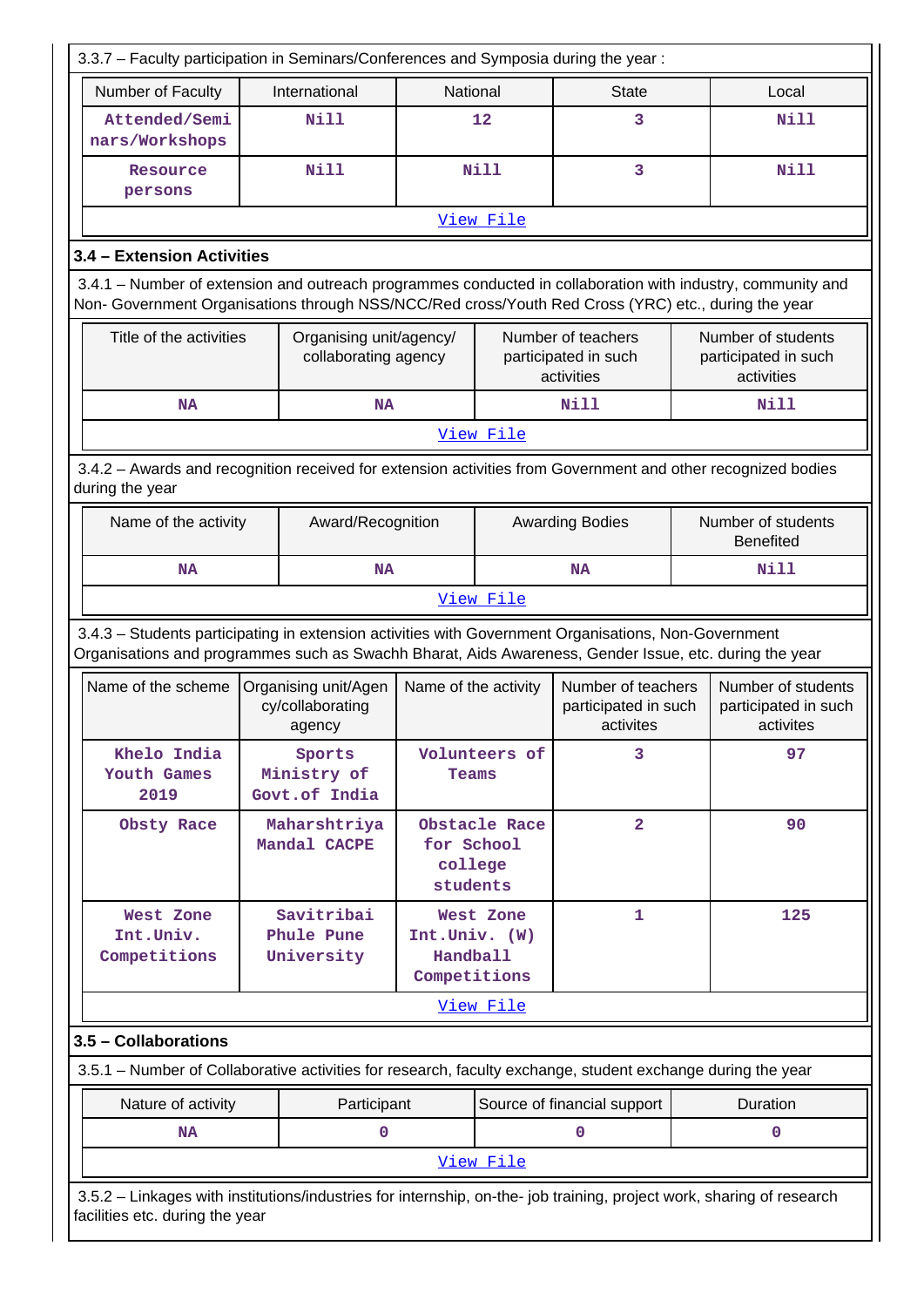| Nature of linkage                                                                                                                                     | Title of the          |               | Name of the                                                                        |                                                | <b>Duration From</b> | <b>Duration To</b> |                                | Participant                                  |  |
|-------------------------------------------------------------------------------------------------------------------------------------------------------|-----------------------|---------------|------------------------------------------------------------------------------------|------------------------------------------------|----------------------|--------------------|--------------------------------|----------------------------------------------|--|
|                                                                                                                                                       | linkage               |               | partnering<br>institution/<br>industry<br>/research lab<br>with contact<br>details |                                                |                      |                    |                                |                                              |  |
| School                                                                                                                                                |                       | Physical      | Schools                                                                            |                                                | Nill                 |                    | <b>Nill</b>                    | 78                                           |  |
| Internship                                                                                                                                            | Education<br>Teaching |               |                                                                                    |                                                |                      |                    |                                |                                              |  |
|                                                                                                                                                       |                       |               |                                                                                    | View File                                      |                      |                    |                                |                                              |  |
|                                                                                                                                                       |                       |               |                                                                                    |                                                |                      |                    |                                |                                              |  |
| 3.5.3 - MoUs signed with institutions of national, international importance, other universities, industries, corporate<br>houses etc. during the year |                       |               |                                                                                    |                                                |                      |                    |                                |                                              |  |
| Organisation                                                                                                                                          |                       |               | Date of MoU signed                                                                 |                                                | Purpose/Activities   |                    |                                | Number of                                    |  |
|                                                                                                                                                       |                       |               |                                                                                    |                                                |                      |                    |                                | students/teachers<br>participated under MoUs |  |
| <b>NA</b>                                                                                                                                             |                       |               | <b>Nill</b>                                                                        |                                                | <b>NA</b>            |                    |                                | Nill                                         |  |
|                                                                                                                                                       |                       |               |                                                                                    | View File                                      |                      |                    |                                |                                              |  |
| <b>CRITERION IV - INFRASTRUCTURE AND LEARNING RESOURCES</b>                                                                                           |                       |               |                                                                                    |                                                |                      |                    |                                |                                              |  |
| 4.1 - Physical Facilities                                                                                                                             |                       |               |                                                                                    |                                                |                      |                    |                                |                                              |  |
| 4.1.1 - Budget allocation, excluding salary for infrastructure augmentation during the year                                                           |                       |               |                                                                                    |                                                |                      |                    |                                |                                              |  |
| Budget allocated for infrastructure augmentation                                                                                                      |                       |               |                                                                                    | Budget utilized for infrastructure development |                      |                    |                                |                                              |  |
|                                                                                                                                                       |                       | 630450        |                                                                                    | 767787                                         |                      |                    |                                |                                              |  |
| 4.1.2 - Details of augmentation in infrastructure facilities during the year                                                                          |                       |               |                                                                                    |                                                |                      |                    |                                |                                              |  |
|                                                                                                                                                       | <b>Facilities</b>     |               |                                                                                    |                                                |                      |                    | <b>Existing or Newly Added</b> |                                              |  |
|                                                                                                                                                       |                       | Campus Area   |                                                                                    |                                                |                      |                    | Existing                       |                                              |  |
|                                                                                                                                                       |                       | Class rooms   |                                                                                    |                                                |                      |                    | Existing                       |                                              |  |
|                                                                                                                                                       |                       | Laboratories  |                                                                                    | Existing                                       |                      |                    |                                |                                              |  |
|                                                                                                                                                       |                       | Seminar Halls |                                                                                    | Existing                                       |                      |                    |                                |                                              |  |
|                                                                                                                                                       |                       |               |                                                                                    | View File                                      |                      |                    |                                |                                              |  |
| 4.2 - Library as a Learning Resource                                                                                                                  |                       |               |                                                                                    |                                                |                      |                    |                                |                                              |  |
| 4.2.1 - Library is automated {Integrated Library Management System (ILMS)}                                                                            |                       |               |                                                                                    |                                                |                      |                    |                                |                                              |  |
| Name of the ILMS                                                                                                                                      |                       |               | Nature of automation (fully                                                        |                                                | Version              |                    |                                | Year of automation                           |  |
| software                                                                                                                                              |                       |               | or patially)                                                                       |                                                |                      |                    |                                |                                              |  |
| <b>NA</b>                                                                                                                                             |                       |               | Nill                                                                               |                                                | <b>NA</b>            |                    |                                | 2018                                         |  |
| 4.2.2 - Library Services                                                                                                                              |                       |               |                                                                                    |                                                |                      |                    |                                |                                              |  |
| Library<br>Service Type                                                                                                                               |                       | Existing      |                                                                                    |                                                | Newly Added          |                    |                                | Total                                        |  |
| Text<br><b>Books</b>                                                                                                                                  | 455                   |               | <b>Nill</b>                                                                        | Nill                                           | <b>Nill</b>          |                    | 455                            | <b>Nill</b>                                  |  |
|                                                                                                                                                       | 11686                 |               | 2735496                                                                            | 44                                             | 70731                |                    | 11730                          | 2806227                                      |  |
| Reference<br><b>Books</b>                                                                                                                             |                       |               |                                                                                    |                                                |                      |                    |                                |                                              |  |
| Journals                                                                                                                                              | 17                    |               | <b>Nill</b>                                                                        | Nill                                           | <b>Nill</b>          |                    | 17                             | Nill                                         |  |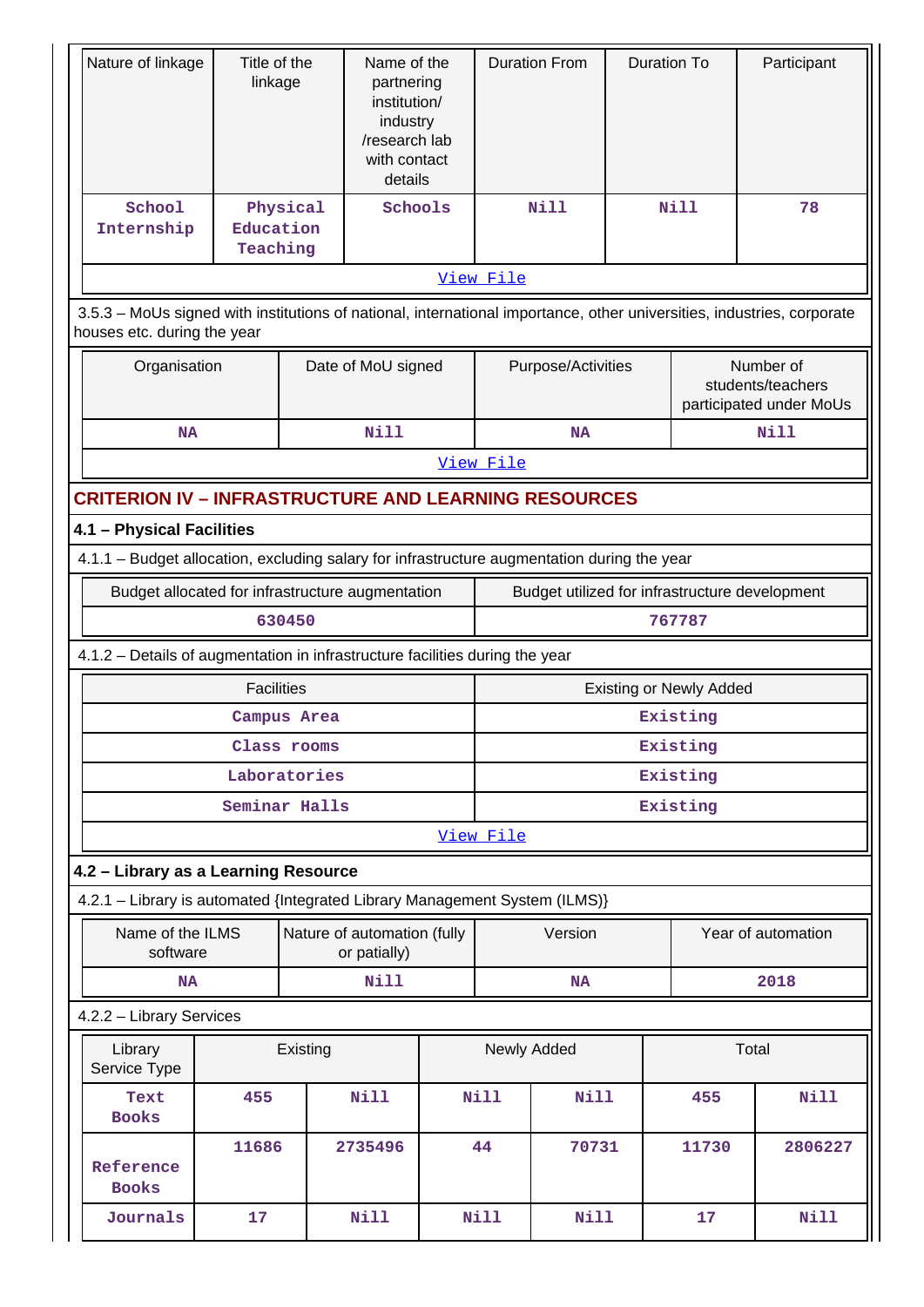| CD &<br>Video                            |                                           |                            | 98              |           | <b>Nill</b>                                                                  |                            | <b>Nill</b>         | <b>Nill</b>                                                                                                                                                                                                                                                                                                                                                                                                                                                                                                                                                                                                                                                        |                    | 98              |                                                   |           | <b>Nill</b>                                       |
|------------------------------------------|-------------------------------------------|----------------------------|-----------------|-----------|------------------------------------------------------------------------------|----------------------------|---------------------|--------------------------------------------------------------------------------------------------------------------------------------------------------------------------------------------------------------------------------------------------------------------------------------------------------------------------------------------------------------------------------------------------------------------------------------------------------------------------------------------------------------------------------------------------------------------------------------------------------------------------------------------------------------------|--------------------|-----------------|---------------------------------------------------|-----------|---------------------------------------------------|
|                                          |                                           |                            |                 |           |                                                                              |                            | View File           |                                                                                                                                                                                                                                                                                                                                                                                                                                                                                                                                                                                                                                                                    |                    |                 |                                                   |           |                                                   |
| (Learning Management System (LMS) etc    |                                           |                            |                 |           |                                                                              |                            |                     | 4.2.3 - E-content developed by teachers such as: e-PG- Pathshala, CEC (under e-PG- Pathshala CEC (Under<br>Graduate) SWAYAM other MOOCs platform NPTEL/NMEICT/any other Government initiatives & institutional                                                                                                                                                                                                                                                                                                                                                                                                                                                     |                    |                 |                                                   |           |                                                   |
| Name of the Teacher                      |                                           |                            |                 |           | Name of the Module                                                           |                            |                     | Platform on which module<br>is developed                                                                                                                                                                                                                                                                                                                                                                                                                                                                                                                                                                                                                           |                    |                 |                                                   | content   | Date of launching e-                              |
| <b>NA</b>                                |                                           |                            |                 |           | <b>NA</b>                                                                    |                            | <b>NA</b>           |                                                                                                                                                                                                                                                                                                                                                                                                                                                                                                                                                                                                                                                                    |                    |                 | <b>Nill</b>                                       |           |                                                   |
|                                          |                                           |                            |                 |           |                                                                              |                            | No file uploaded.   |                                                                                                                                                                                                                                                                                                                                                                                                                                                                                                                                                                                                                                                                    |                    |                 |                                                   |           |                                                   |
| 4.3 - IT Infrastructure                  |                                           |                            |                 |           |                                                                              |                            |                     |                                                                                                                                                                                                                                                                                                                                                                                                                                                                                                                                                                                                                                                                    |                    |                 |                                                   |           |                                                   |
| 4.3.1 - Technology Upgradation (overall) |                                           |                            |                 |           |                                                                              |                            |                     |                                                                                                                                                                                                                                                                                                                                                                                                                                                                                                                                                                                                                                                                    |                    |                 |                                                   |           |                                                   |
| <b>Type</b>                              |                                           | <b>Total Co</b><br>mputers | Computer<br>Lab |           | Internet                                                                     | <b>Browsing</b><br>centers | Computer<br>Centers | Office                                                                                                                                                                                                                                                                                                                                                                                                                                                                                                                                                                                                                                                             |                    | Departme<br>nts | Available<br><b>Bandwidt</b><br>h (MBPS/<br>GBPS) |           | <b>Others</b>                                     |
| Existin<br>g                             |                                           | 16                         | $\overline{2}$  |           | $\mathbf 0$                                                                  | 1                          | $\Omega$            | 4                                                                                                                                                                                                                                                                                                                                                                                                                                                                                                                                                                                                                                                                  |                    | $\overline{2}$  | $\overline{a}$                                    |           | 3                                                 |
| Added                                    |                                           | $\mathbf 0$                | $\mathbf 0$     |           | $\mathbf 0$                                                                  | $\mathbf 0$                | $\mathbf 0$         | $\mathbf 0$                                                                                                                                                                                                                                                                                                                                                                                                                                                                                                                                                                                                                                                        |                    | $\mathbf{O}$    | $\mathbf 0$                                       |           | $\mathbf 0$                                       |
| Total                                    |                                           | 16                         | $\overline{2}$  |           | $\mathbf 0$                                                                  | 1                          | $\mathbf 0$         | 4                                                                                                                                                                                                                                                                                                                                                                                                                                                                                                                                                                                                                                                                  |                    | $\overline{2}$  | $\overline{a}$                                    |           | 3                                                 |
|                                          |                                           |                            |                 |           |                                                                              |                            |                     | 4.3.2 - Bandwidth available of internet connection in the Institution (Leased line)                                                                                                                                                                                                                                                                                                                                                                                                                                                                                                                                                                                |                    |                 |                                                   |           |                                                   |
|                                          |                                           |                            |                 |           |                                                                              |                            | 2 MBPS/ GBPS        |                                                                                                                                                                                                                                                                                                                                                                                                                                                                                                                                                                                                                                                                    |                    |                 |                                                   |           |                                                   |
| 4.3.3 - Facility for e-content           |                                           |                            |                 |           |                                                                              |                            |                     |                                                                                                                                                                                                                                                                                                                                                                                                                                                                                                                                                                                                                                                                    |                    |                 |                                                   |           |                                                   |
|                                          |                                           |                            |                 |           | Name of the e-content development facility                                   |                            |                     | Provide the link of the videos and media centre and                                                                                                                                                                                                                                                                                                                                                                                                                                                                                                                                                                                                                | recording facility |                 |                                                   |           |                                                   |
|                                          |                                           |                            |                 | <b>NA</b> |                                                                              |                            |                     |                                                                                                                                                                                                                                                                                                                                                                                                                                                                                                                                                                                                                                                                    |                    | Nill            |                                                   |           |                                                   |
|                                          |                                           |                            |                 |           | 4.4 - Maintenance of Campus Infrastructure                                   |                            |                     |                                                                                                                                                                                                                                                                                                                                                                                                                                                                                                                                                                                                                                                                    |                    |                 |                                                   |           |                                                   |
| component, during the year               |                                           |                            |                 |           |                                                                              |                            |                     | 4.4.1 - Expenditure incurred on maintenance of physical facilities and academic support facilities, excluding salary                                                                                                                                                                                                                                                                                                                                                                                                                                                                                                                                               |                    |                 |                                                   |           |                                                   |
|                                          | Assigned Budget on<br>academic facilities |                            |                 |           | Expenditure incurred on<br>maintenance of academic<br>facilities             |                            |                     | Assigned budget on<br>physical facilities                                                                                                                                                                                                                                                                                                                                                                                                                                                                                                                                                                                                                          |                    |                 |                                                   | facilites | Expenditure incurredon<br>maintenance of physical |
|                                          | 0                                         |                            |                 |           | 0                                                                            |                            |                     | $\mathbf{0}$                                                                                                                                                                                                                                                                                                                                                                                                                                                                                                                                                                                                                                                       |                    |                 |                                                   | 0         |                                                   |
| institutional Website, provide link)     |                                           |                            |                 |           |                                                                              |                            |                     | 4.4.2 – Procedures and policies for maintaining and utilizing physical, academic and support facilities - laboratory,<br>library, sports complex, computers, classrooms etc. (maximum 500 words) (information to be available in<br>The lab has to be used during lab timings and students are supposed to take                                                                                                                                                                                                                                                                                                                                                    |                    |                 |                                                   |           |                                                   |
|                                          |                                           |                            |                 |           | the date of issue. . Only 1 book will be issued on 1 card. Each student will |                            |                     | prior permissions (from teaching staff) to use Computer Lab. . Lab Timings:<br>10:00 am to 5:00 pm . SOP's are notified in the computer lab, which is visible<br>to anybody entering the computer lab Note: Students are allowed to use the<br>computer lab for an educational purpose beyond lab timings but need to take<br>prior permission from teaching staff. Library rules . All the students of CACPE<br>are members of the Institutional Library. . All the UG and PG Faculty of CACPE,<br>non-teaching staff of CACPE are the members of the library. . One book against<br>producing one Reader's ticket could be borrowed for a period of 15 days from |                    |                 |                                                   |           |                                                   |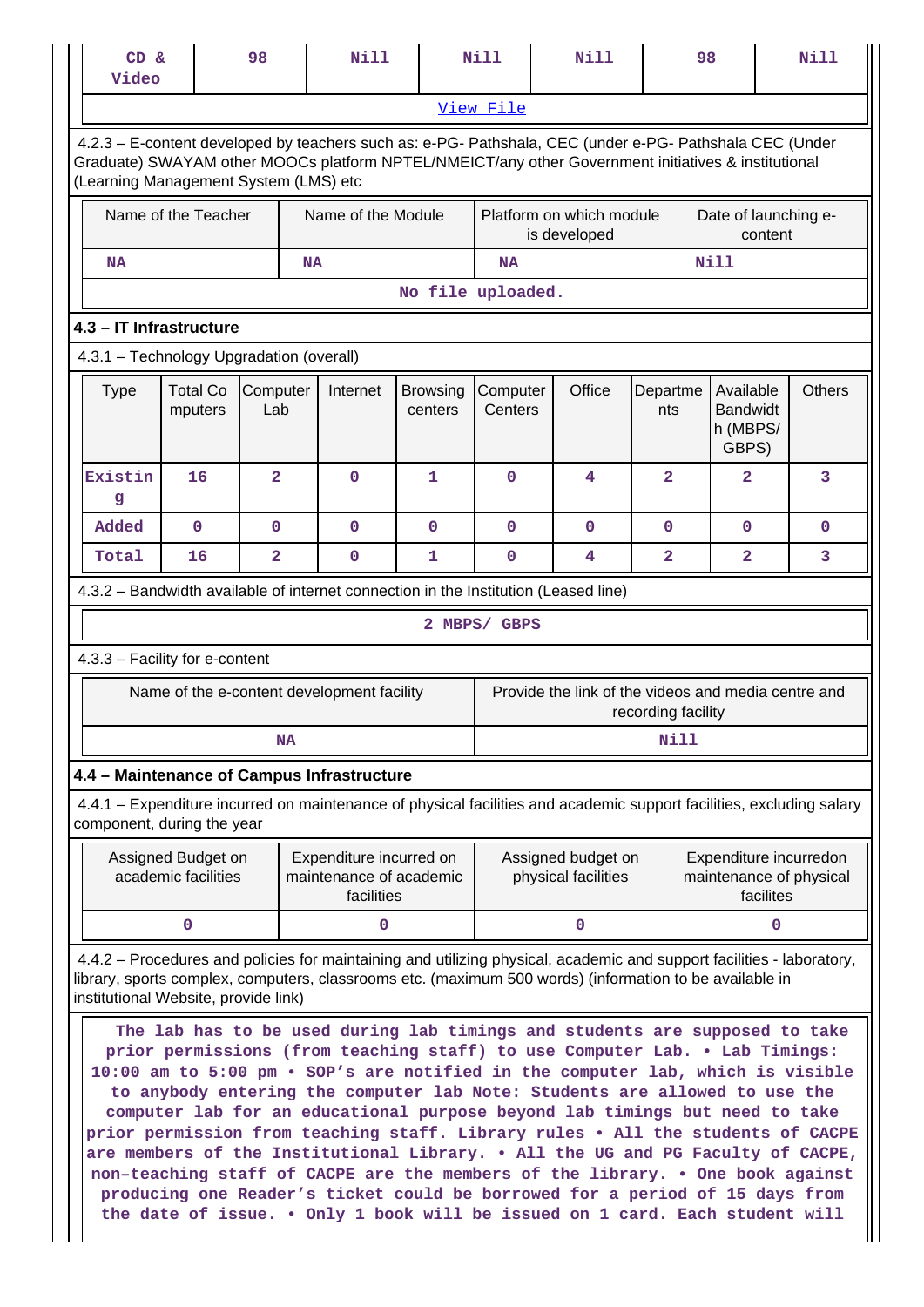**get a maximum of 3 books. • Exchange of cards is strictly prohibited. • Students will not be allowed to take books home without Library Card • CD/ periodicals /Thesis will be issued only for Reading Hall. • Student can get one Additional Borrower's Ticket by depositing the additional deposit amount of Rs:-100/- • Library Borrower's Ticket is not transferable. • Fine of Rs.5/-per day will be charged if the documents (books) are not returned on the due date. • In case borrowers fail to replace a lost or damaged book within a month from the due date of its return, he/she shall pay to the library 5 times of the**

**book. • Master 2nd years a student can issue only a master degree thesis for a period of 15 days. Failing to return the thesis after 15 days the student will be charged a fine of Rs.10/-per day. • A borrower shall replace a book if it is lost while in custody. • A person loosing or damaging Library books repeatedly**

**shall be debarred from using the library. • All readers are required to maintain the perfect silence and Discipline in the Library. • The same book may be re-issued 2 times, if it is not in demand. Loss of Reader's Ticket/Identity cards should be immediately reported to the Librarian. • A duplicate thereof, shall be issued after payment of Rs:-100/- • The users of Library must return**

**all the Library books and other documents borrowed by them and cleared all Library dues before Year-end. Store Room Storeroom consists of sports material to be used for practical's, intramurals, and field practical lessons • All sports-related material is issued to college students only. • Equipment issued should be used solely for field activities only. • Equipment issued for lessons should be taken on students name and entry should be maintained in the store register and returned after completion of the lesson. • No equipment will be issued for personal use. • Any damage to the equipment will be the**

**responsibility of the students and will be recovered from their deposit money.**

<https://agashecollege.org>

### **CRITERION V – STUDENT SUPPORT AND PROGRESSION**

#### **5.1 – Student Support**

#### 5.1.1 – Scholarships and Financial Support

|                                         | Name/Title of the scheme                                                      | Number of students | Amount in Rupees |
|-----------------------------------------|-------------------------------------------------------------------------------|--------------------|------------------|
| Financial Support<br>from institution   | Rajarshri<br>Chhatrapati Shahu<br>Maharaj Shikshan<br>Shulka<br>Shishyavrutti | 41                 | 82150            |
| Financial Support<br>from Other Sources |                                                                               |                    |                  |
| a) National                             | Govt.of India<br>Post-matric<br>Scholarship                                   | 1                  | 4382             |
| b) International                        | <b>NA</b>                                                                     | Nill               | 0                |
|                                         |                                                                               | View File          |                  |

 5.1.2 – Number of capability enhancement and development schemes such as Soft skill development, Remedial coaching, Language lab, Bridge courses, Yoga, Meditation, Personal Counselling and Mentoring etc.,

| Name of the capability<br>enhancement scheme | Date of implemetation | Number of students<br>enrolled | Agencies involved |
|----------------------------------------------|-----------------------|--------------------------------|-------------------|
| NA                                           | Nill                  | Nill                           | NA                |
|                                              |                       | View File                      |                   |

 5.1.3 – Students benefited by guidance for competitive examinations and career counselling offered by the institution during the year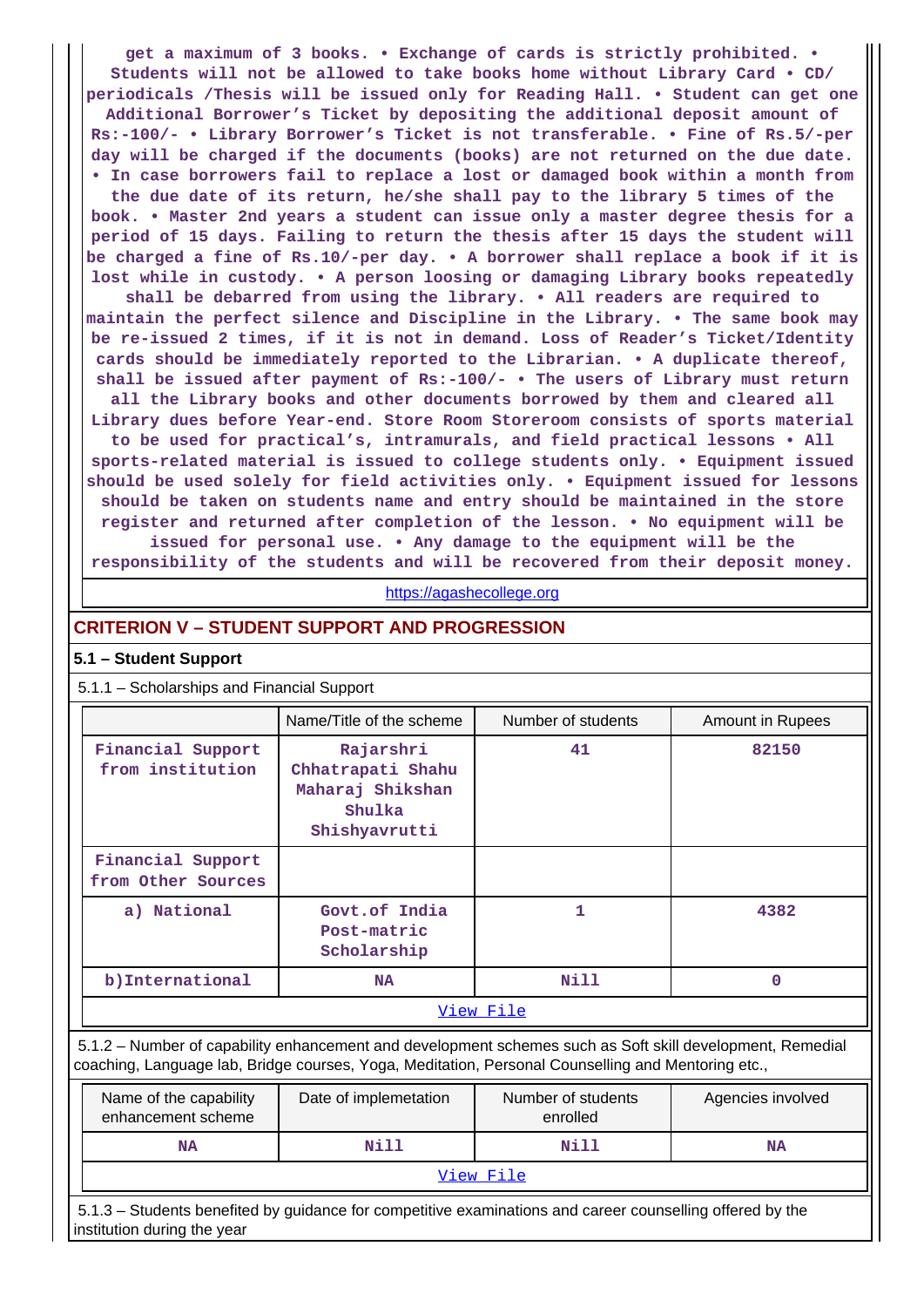| Year                                                                                                                                                                                   | Name of the<br>scheme                                       | Number of<br>benefited<br>students for<br>competitive<br>examination | Number of<br>benefited<br>students by<br>career<br>counseling<br>activities | Number of<br>students who<br>have passedin<br>the comp. exam | Number of<br>studentsp placed       |  |  |  |  |
|----------------------------------------------------------------------------------------------------------------------------------------------------------------------------------------|-------------------------------------------------------------|----------------------------------------------------------------------|-----------------------------------------------------------------------------|--------------------------------------------------------------|-------------------------------------|--|--|--|--|
| 2018                                                                                                                                                                                   | <b>SET</b><br>Guidance<br>Workshop                          | 30                                                                   | <b>Nill</b>                                                                 | 7                                                            | 7                                   |  |  |  |  |
|                                                                                                                                                                                        |                                                             |                                                                      | View File                                                                   |                                                              |                                     |  |  |  |  |
| 5.1.4 – Institutional mechanism for transparency, timely redressal of student grievances, Prevention of sexual<br>harassment and ragging cases during the year                         |                                                             |                                                                      |                                                                             |                                                              |                                     |  |  |  |  |
| Total grievances received                                                                                                                                                              |                                                             | Number of grievances redressed                                       |                                                                             | Avg. number of days for grievance<br>redressal               |                                     |  |  |  |  |
|                                                                                                                                                                                        | 15                                                          |                                                                      | 15                                                                          |                                                              | 2                                   |  |  |  |  |
| 5.2 - Student Progression                                                                                                                                                              |                                                             |                                                                      |                                                                             |                                                              |                                     |  |  |  |  |
|                                                                                                                                                                                        | 5.2.1 - Details of campus placement during the year         |                                                                      |                                                                             |                                                              |                                     |  |  |  |  |
|                                                                                                                                                                                        | On campus                                                   |                                                                      |                                                                             | Off campus                                                   |                                     |  |  |  |  |
| Nameof<br>organizations<br>visited                                                                                                                                                     | Number of<br>students<br>participated                       | Number of<br>stduents placed                                         | Nameof<br>organizations<br>visited                                          | Number of<br>students<br>participated                        | Number of<br>stduents placed        |  |  |  |  |
| <b>NA</b>                                                                                                                                                                              | Nill                                                        | Nill                                                                 | <b>NA</b>                                                                   | <b>Nill</b>                                                  | <b>Nill</b>                         |  |  |  |  |
|                                                                                                                                                                                        |                                                             |                                                                      | View File                                                                   |                                                              |                                     |  |  |  |  |
| 5.2.2 - Student progression to higher education in percentage during the year                                                                                                          |                                                             |                                                                      |                                                                             |                                                              |                                     |  |  |  |  |
| Year                                                                                                                                                                                   | Number of<br>students<br>enrolling into<br>higher education | Programme<br>graduated from                                          | Depratment<br>graduated from                                                | Name of<br>institution joined                                | Name of<br>programme<br>admitted to |  |  |  |  |
| 2018                                                                                                                                                                                   | 5                                                           | <b>MPEd</b>                                                          | <b>Nill</b>                                                                 | MMs C.A.C.<br>P.E.Pune                                       | Ph.D.                               |  |  |  |  |
| 2018                                                                                                                                                                                   | 30                                                          | <b>BPED</b>                                                          | <b>Nill</b>                                                                 | MMs C.A.C.<br>P.E.Pune                                       | <b>MPEd</b>                         |  |  |  |  |
|                                                                                                                                                                                        |                                                             |                                                                      | View File                                                                   |                                                              |                                     |  |  |  |  |
| 5.2.3 - Students qualifying in state/ national/ international level examinations during the year<br>(eg:NET/SET/SLET/GATE/GMAT/CAT/GRE/TOFEL/Civil Services/State Government Services) |                                                             |                                                                      |                                                                             |                                                              |                                     |  |  |  |  |
|                                                                                                                                                                                        | <b>Items</b>                                                |                                                                      |                                                                             | Number of students selected/ qualifying                      |                                     |  |  |  |  |
|                                                                                                                                                                                        | NET                                                         |                                                                      |                                                                             | 1                                                            |                                     |  |  |  |  |
|                                                                                                                                                                                        | <b>SET</b>                                                  |                                                                      |                                                                             | 8                                                            |                                     |  |  |  |  |
|                                                                                                                                                                                        |                                                             |                                                                      | View File                                                                   |                                                              |                                     |  |  |  |  |
| 5.2.4 – Sports and cultural activities / competitions organised at the institution level during the year                                                                               |                                                             |                                                                      |                                                                             |                                                              |                                     |  |  |  |  |
| Activity                                                                                                                                                                               |                                                             | Level                                                                |                                                                             | Number of Participants                                       |                                     |  |  |  |  |
| Competitions 8                                                                                                                                                                         | Handball (Women)                                            |                                                                      | West Zone-Inter Zonal                                                       |                                                              | 550                                 |  |  |  |  |
| Competitions 8                                                                                                                                                                         | Basketball (Women)                                          |                                                                      | Inter Collegiate                                                            |                                                              | 48                                  |  |  |  |  |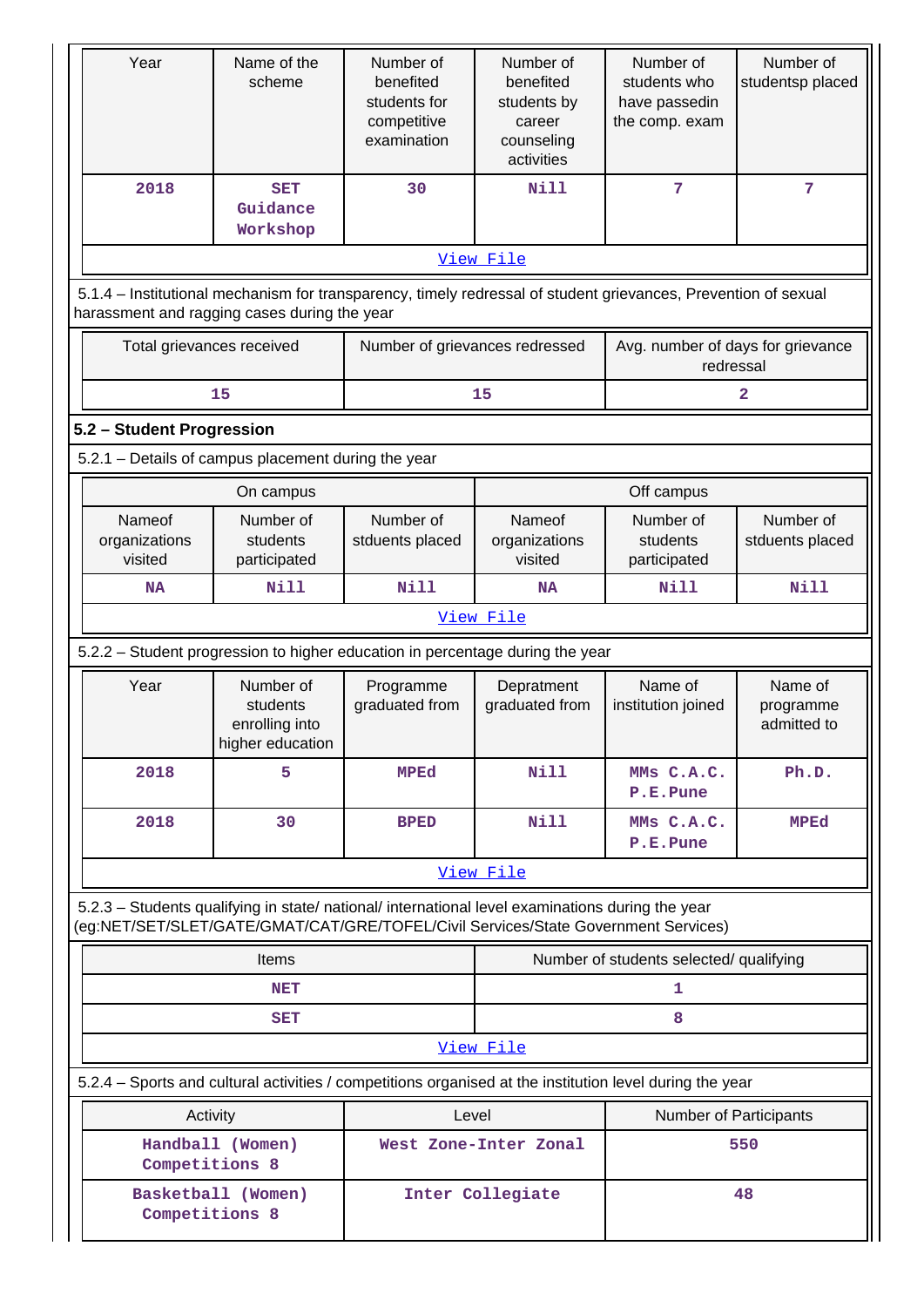| Football (Women)<br>Inter Zonal<br>Competitions 8 | 64 |
|---------------------------------------------------|----|
|---------------------------------------------------|----|

[View File](https://assessmentonline.naac.gov.in/public/Postacc/Activities_Organised/6959_Activities_Organised_1609489026.xls)

### **5.3 – Student Participation and Activities**

 5.3.1 – Number of awards/medals for outstanding performance in sports/cultural activities at national/international level (award for a team event should be counted as one)

| Year | Name of the<br>award/medal | National/<br>Internaional | Number of<br>awards for<br>Sports | Number of<br>awards for<br>Cultural | Student ID<br>number | Name of the<br>student |
|------|----------------------------|---------------------------|-----------------------------------|-------------------------------------|----------------------|------------------------|
| 2018 | Silver                     | National                  | 1                                 | Nill                                | <b>Nill</b>          | Vandana<br>Wankhade    |
| 2018 | Silver                     | National                  | 1                                 | <b>Nill</b>                         | Nill                 | More<br>Aniket         |
|      |                            |                           | View File                         |                                     |                      |                        |

 5.3.2 – Activity of Student Council & representation of students on academic & administrative bodies/committees of the institution (maximum 500 words)

 **Every year student council is formed in the college as per the guidelines laid by Savitribai Puhule Pune University, Pune In the year 2018-19, student council had taken many initiative and conducted activities. 1. CACPE was the host for Inter university Handball tournament and student council helped coordination of this event in smooth organisation and confines of the tournament. Council members were divided in all the committees formed and they helped in coordinating many tasks in that committee. 2. A national level conference ACHOR was organised by CACPE and student council members helped in coordinating transport, food and required things. 3. Cleanliness drive was organised by students council under which cleaning at campus as well as at Parvati temple was done. 4. Student council also helped in arranging Prabhat Pheri for cleanliness in the vicinity of the college and also demonstrated street play and tried to create awareness about cleanliness. 5. Student council helped college in organising Athletic Meet and Annual Gathering.**

#### **5.4 – Alumni Engagement**

5.4.1 – Whether the institution has registered Alumni Association?

 **Yes**

 **Yes, our institute has a registered Alumni Association. The name of the Alumni Association is Agashiyan Alumni Association (AAA), which is registered to the charity commission in 2018. As per the rules, the AAA consists of seven members. The objectives of AGASHIANS ALUMNI ASSOCIATION have a wide scope as members of AAA are spread throughout Maharashtra. Objectives To increase interaction or help to increase the interaction between the past students and the present students undergoing education in the college. To render consultation or provide services to industries associated with past students, in the field of physical education sports. To enhance, modernize, and upgrade the existing facilities at the AGASHIANS ALUMNI ASSOCIATION with the help of past students. To make available to the present students of AGASHIANS ALUMNI ASSOCIATION placement and other facilities through the past students in the field of physical education sports. To print, publish and circulate books, papers, periodicals, and circulars for the promotion or stimulation of scientific research at AGASHIANS ALUMNI ASSOCIATION in the field of physical education sports. To grant scholarships to deserving students and to provide interest-free loans and other monetary assistance to deserving students of the college for existing / higher studies. To undertake, conduct, carry on, help to**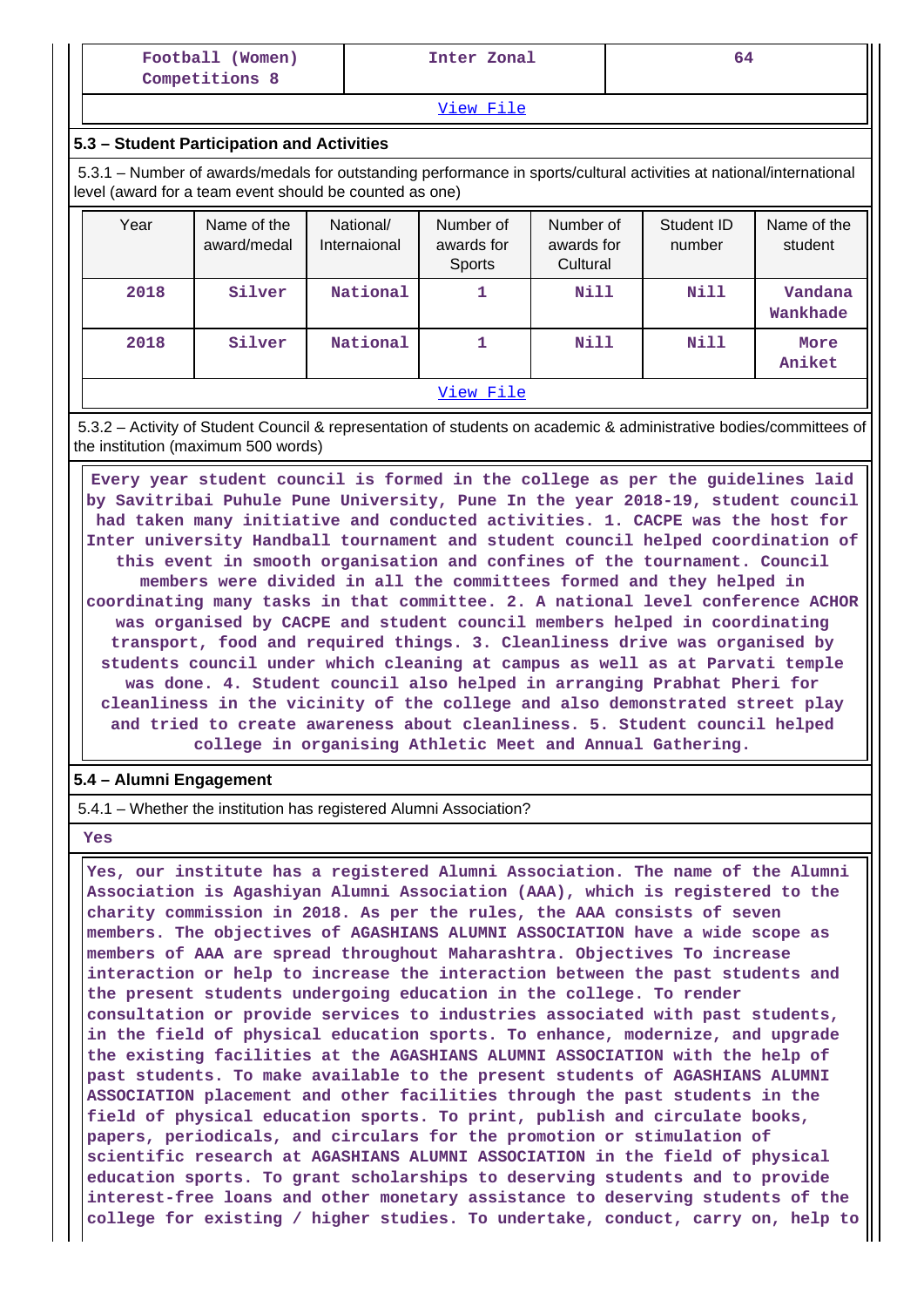**carry on scientific/ academic study and research in physical education and particularly in disciplines of applied sciences. To organize or assist in the organization of lectures, seminars, refresher courses, or conferences, get together, etc for the benefit of past and present students sports competitions. To retain and/or employ skilled, professional, or technical advisors and other staff and workers in connection with the objects of the "AGASHIANS ALUMNI ASSOCIATION" and to pay thereof fees or remuneration. To encourage educational, cultural, fundraising, sports, and such other activities as the governing body may deem fit for the objects of "AGASHIANS ALUMNI ASSOCIATION" To prepare and maintain an up to date directory of past and present students of AGASHIANS ALUMNI ASSOCIATION. To give approval for the formation of independent chapters either in India or outside India governed by rules and regulations of the "AGASHIANS ALUMNI ASSOCIATION" To do all such lawful things as are conducive or incidental to the attainment of the above object. To recognize the noteworthy achievements of our past students. The following are the members of Agashians Alumni Association: Dr. Dattatray Sakharam Mahdam: President, Dr. Sopan Eknath Kangane: V-President , Mr. Shirish Vijay More: Secretary, Mr. Ganesh Vinayak Gawde: Treasurer, Mr. Anand Mohan Yadav: Member Dr. Asha Vijaykumar Bengle: Member Mr. Umesh Arun Bibve: Member**

5.4.2 – No. of enrolled Alumni:

**0**

5.4.3 – Alumni contribution during the year (in Rupees) :

**0**

**0**

5.4.4 – Meetings/activities organized by Alumni Association :

### **CRITERION VI – GOVERNANCE, LEADERSHIP AND MANAGEMENT**

#### **6.1 – Institutional Vision and Leadership**

 6.1.1 – Mention two practices of decentralization and participative management during the last year (maximum 500 words)

 **The decentralization and participative management are mainly done by the formation of various committees for the smooth functioning of the college. To name a few are: Internal Complaints Committee Anti Ragging Committee Students Grievance Redressal Committee Attendance Committee Purchase committee – Sports Material, Library books, ICT and Human Performance lab and stationery related to lesson department. Internal Complaints Committee The details of the Internal Complaints Committee members names and phone numbers is displayed on the walls of the college office so as to visible to all. Students are briefed about the working of the committee at the start of the year. They are given confidence that their grievances will be solved with honesty and full privacy of their complaints will be maintained. In year 2015 some female students complained to the committee about the sexual harassment done by one of the male faculty member, there by proper grievances was held and the concerned faculty member was terminated by the committee. Anti-Ragging Committee At start of the year all the students are briefed about the anti-ragging policy of the college as well as government, UGS and University rules regarding the same. They were made aware of the consequences arising in case of ragging complaints against them. They are shown videos as ordered by the government. Further, they are asked to fill online consent and pledge form against Anti-Ragging. The details of the Anti-Ragging Committees Members names and their phone numbers is displayed on the walls of the college office so as to visible to all. Attendance Committee It looks after the attendance of students, gives timely notices to students who default attendance, and disallows students who default the attendance. The**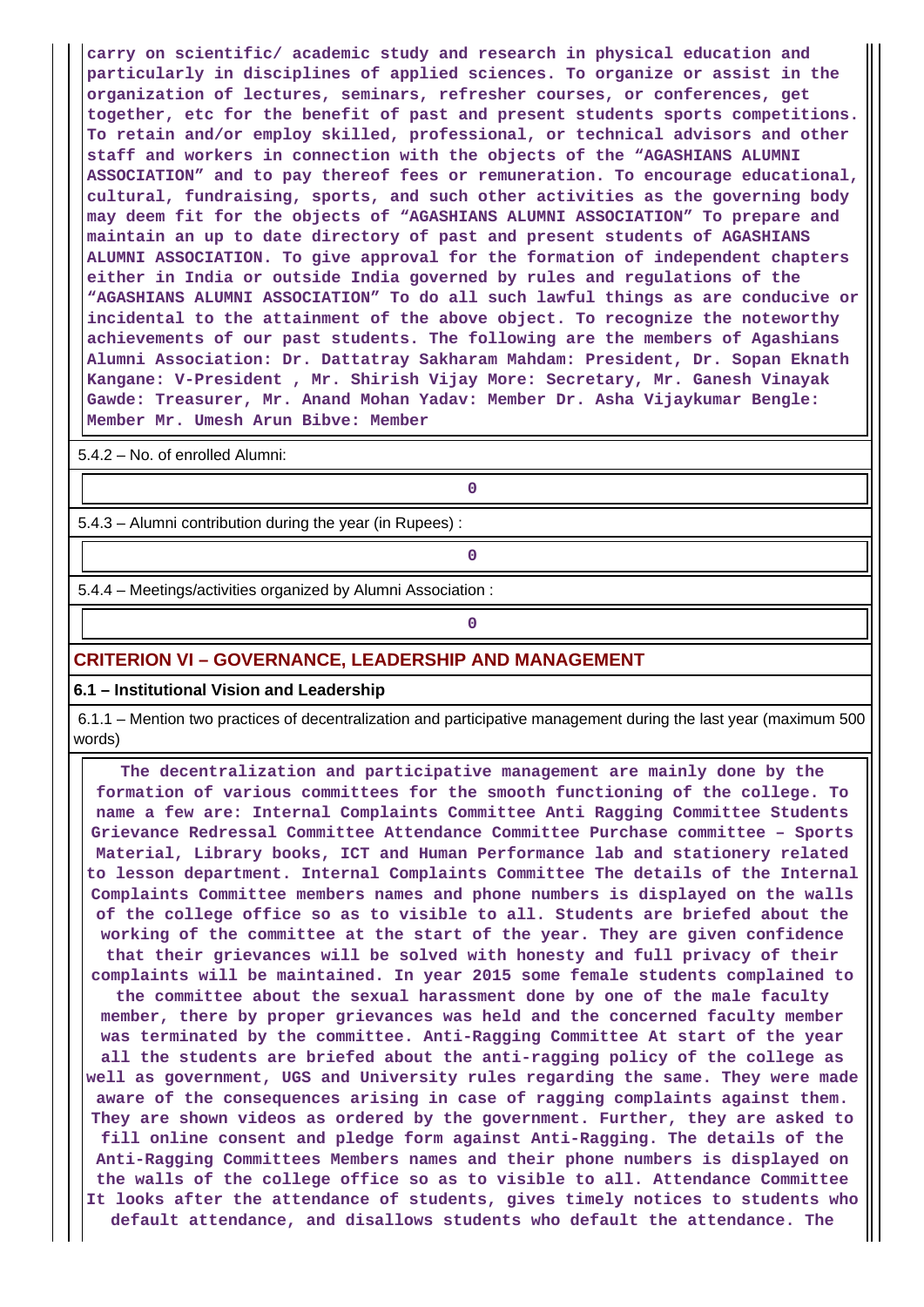**final decision is taken by the committee's members after studying the reasons for default attendance given by the students. Purchase Department Purchase department for Sports material, Library books, ICT and Human performance laboratory ask for the requirement for the current academic year through notice or mail to all faculty members. The committee takes into consideration the available stock, feedback from students and staff and makes the budget for the same, and thereby purchases are made.. Obstyrace Competition The yearly Obstyrace competition is organized after discussion and feedback from all the stakeholders. The dates for the competition, the obstacles for competition, sponsors, and funds for the competition is finalized after discussion with management and all other stakeholders. Diwali Celebration This year Diwali was celebrated in the college (Prior to actual Diwali days and Diwali holidays). All the stakeholders were invited. A cleanliness drive off the college was taken, the college was decorated with the participation of all students, most importantly all the stakeholders contributed for gift items, sweets, clothes and other materials which were distributed amongst the poor homeless people, street children, NGOs, etc. Extension work of College Building It was proposed to extend the college building, before the planning the management took into consideration of all faculty members' demands regarding architectural necessities. Apart from this, the participation of all stakeholders has**

6.1.2 – Does the institution have a Management Information System (MIS)?

**Partial**

#### **6.2 – Strategy Development and Deployment**

6.2.1 – Quality improvement strategies adopted by the institution for each of the following (with in 100 words each):

| <b>Strategy Type</b>   | Details                                                                                                                                                                                                                                                                                                                                                                                                                                                                                                                                                                                                                                                                                                                                                                                                             |
|------------------------|---------------------------------------------------------------------------------------------------------------------------------------------------------------------------------------------------------------------------------------------------------------------------------------------------------------------------------------------------------------------------------------------------------------------------------------------------------------------------------------------------------------------------------------------------------------------------------------------------------------------------------------------------------------------------------------------------------------------------------------------------------------------------------------------------------------------|
| Curriculum Development | The faculty is involved actively in<br>the curriculum framing process of the<br>home University. Based on the current<br>status and requirements of the<br>stakeholders the curriculum is framed<br>and changed periodically. Guidelines<br>and suggestions from the stakeholders<br>are taken and then curriculum is<br>decided. Considering the adopted<br>Curriculum, the college tries to<br>implement maximum number of contents<br>from the curriculum. Due to the dynamic<br>changes in Physical Education and<br>Sports the syllabus provided by the<br>university in few cases do not satisfy<br>the needs of the current situation. The<br>college tries to fill in the gaps in<br>the syllabus and the current situation<br>by implementing and conducting number<br>of activities not in the syllabus - |
| Teaching and Learning  | The teaching plan of all the subjects<br>and practical content is taken from all<br>faculties and then a review meeting is<br>conducted. The planning done by<br>faculties is discussed and changes and<br>additions are suggested and made. The<br>faculty uses new methods, strategies<br>and technology for the teaching-<br>learning and evaluation process. The                                                                                                                                                                                                                                                                                                                                                                                                                                                |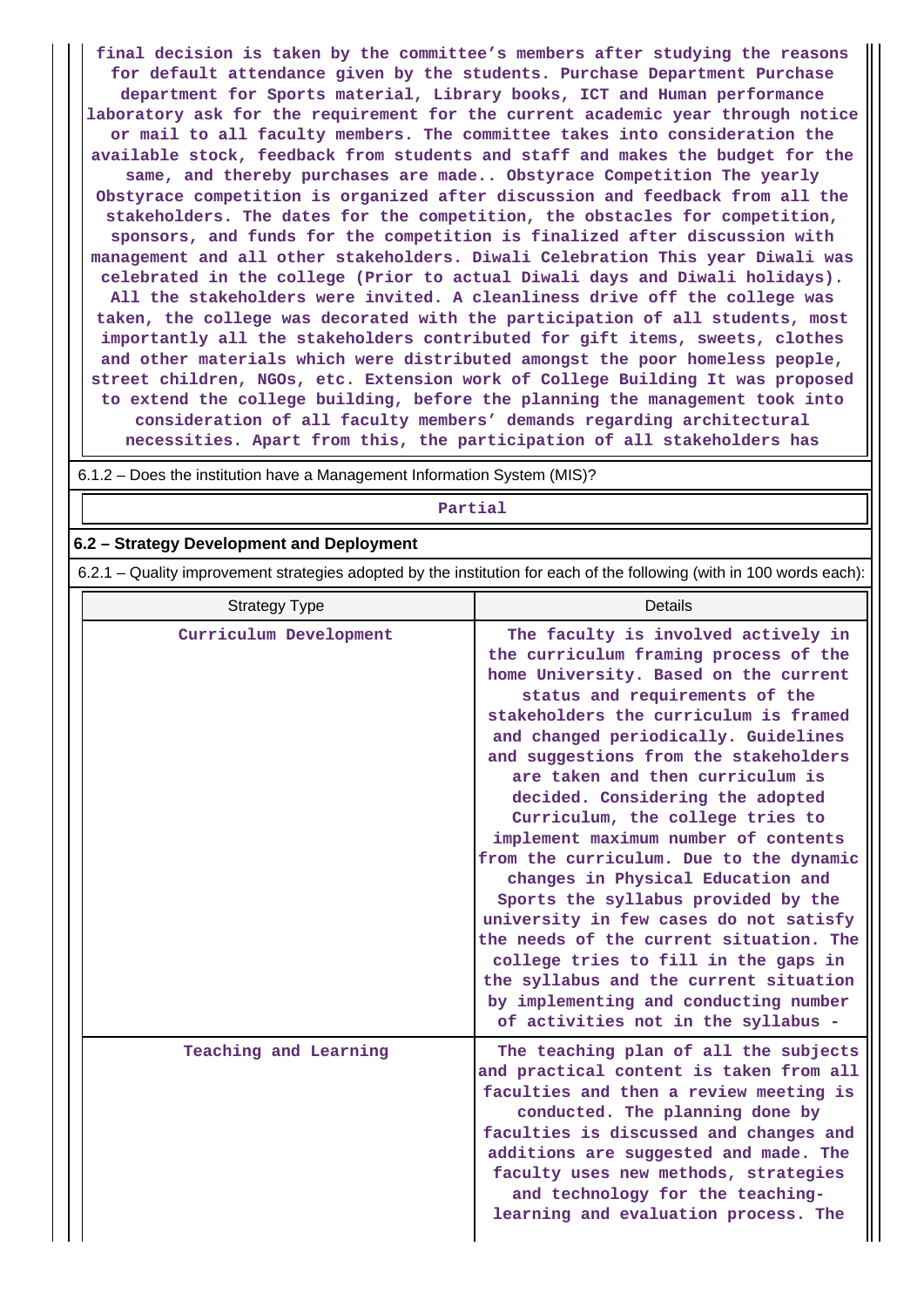|                            | students who are having difficulties in<br>learning process are taught and guided<br>differently with the help of Remedial<br>Teaching. Concerned faculty teaches and<br>guides these students to gain more<br>information and knowledge and achieve<br>better performances. Faculty feedback<br>from the students is collected. Faculty<br>Peer review is done and improvements<br>are suggested. Best practices by<br>faculties in teaching learning process<br>are identified and are used by other<br>faculties.                                                                                                                                                                                                                                                                                                                                                                                                                                                                                                                                                                                                                                                                                                                                                                                                                                                                                                                                                                                          |
|----------------------------|---------------------------------------------------------------------------------------------------------------------------------------------------------------------------------------------------------------------------------------------------------------------------------------------------------------------------------------------------------------------------------------------------------------------------------------------------------------------------------------------------------------------------------------------------------------------------------------------------------------------------------------------------------------------------------------------------------------------------------------------------------------------------------------------------------------------------------------------------------------------------------------------------------------------------------------------------------------------------------------------------------------------------------------------------------------------------------------------------------------------------------------------------------------------------------------------------------------------------------------------------------------------------------------------------------------------------------------------------------------------------------------------------------------------------------------------------------------------------------------------------------------|
| Examination and Evaluation | College organizes an orientation<br>program for students at the start of<br>the session. Internal Examination<br>schedule are displayed 15-20 days in<br>advance on the Notice Board. Different<br>examination techniques using technology<br>are employed by the faculty for<br>evaluating the students. Students with<br>special requirements are identified and<br>remedial teaching program is started.<br>More opportunities are given to low<br>achievers in the internal examinations.<br>These special need students are given<br>extra help from the Library and<br>Faculties in finding resources for<br>concerned subjects. No malpractices in<br>examination are followed and<br>entertained. Strict action are taken<br>against students found in malpractices.<br>Concerned faculty discusses issues with<br>low achievers and are attached with<br>high achievers to increase their<br>performances. The result of the<br>internal examinations is displayed on<br>the notice board and if any discrepancy<br>in results is found then it is<br>resolved. A parent meeting was<br>conducted this year and student's<br>feedback on the same was given to them<br>as well as taken from them. Faculties<br>try to have 100 results by employing<br>different teaching learning activities.<br>A Faculty Development Program -<br>workshop on CAT - Continuous Assessment<br>Technique was conducted. Due to this<br>workshop the faculty has started<br>employing continuous and new assessment |
| Research and Development   | techniques.<br>The college has a research cell<br>headed by a research coordinator for<br>promotion and sustenance of research<br>culture. The master degree students<br>have Research Thesis as a compulsory<br>submission. Each faculty is allotted a                                                                                                                                                                                                                                                                                                                                                                                                                                                                                                                                                                                                                                                                                                                                                                                                                                                                                                                                                                                                                                                                                                                                                                                                                                                       |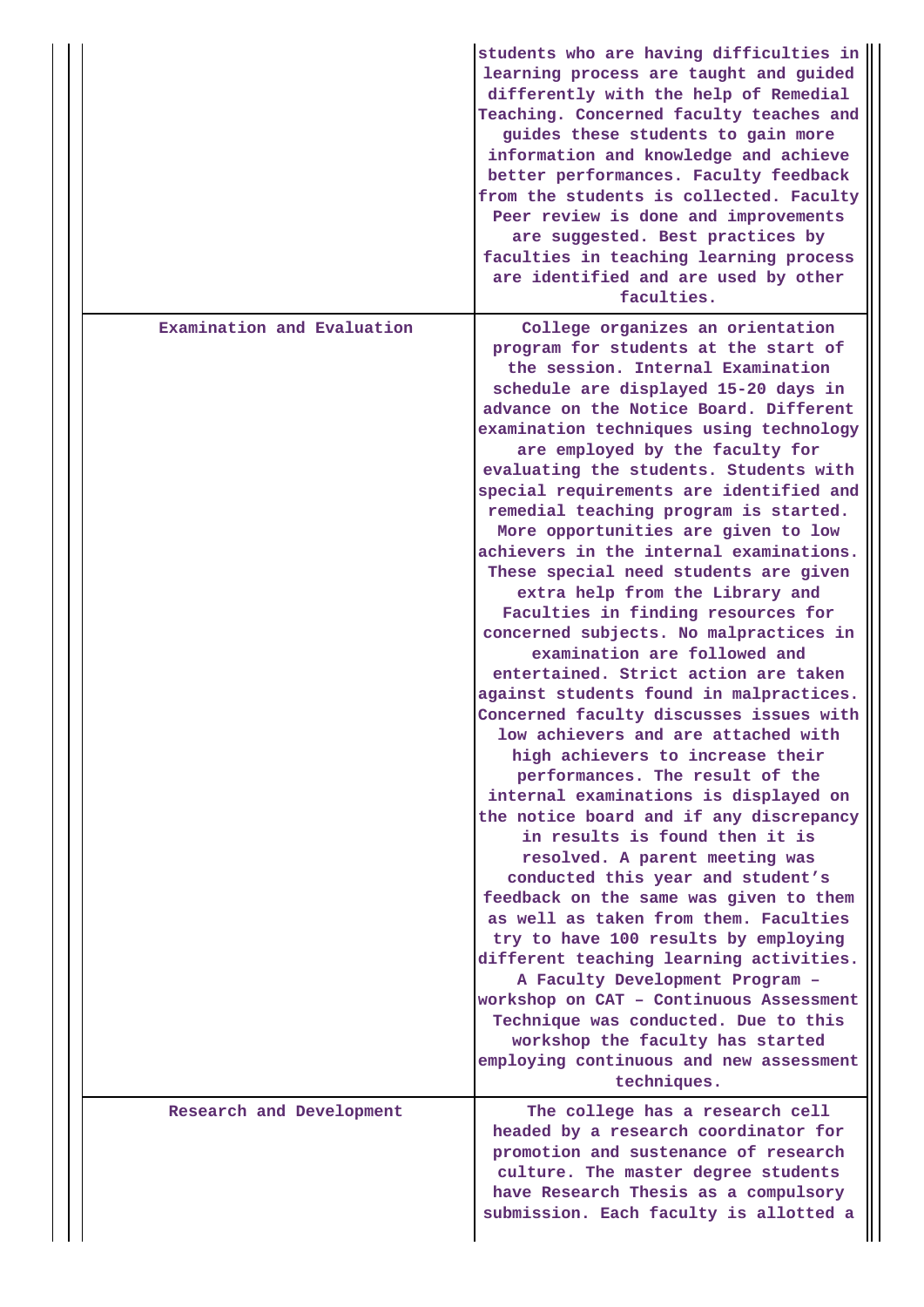|                                                                | student - (ratio of Guide : Student is<br>low) Research promotional activities<br>(Workshop, Data Analysis, Review<br>Writing, Poster Presentation, etc.) are<br>conducted for Masters Degree Students.                                                                                                                                                                                                                                                                                                                                                                                                                                                                                                                                                                                        |
|----------------------------------------------------------------|------------------------------------------------------------------------------------------------------------------------------------------------------------------------------------------------------------------------------------------------------------------------------------------------------------------------------------------------------------------------------------------------------------------------------------------------------------------------------------------------------------------------------------------------------------------------------------------------------------------------------------------------------------------------------------------------------------------------------------------------------------------------------------------------|
| Library, ICT and Physical<br>Infrastructure / Instrumentation  | One faculty member along with the<br>Librarian is given the charge of the<br>Library. They decide upon the policies<br>and see to the smooth functioning of<br>the library. All the books are Bar<br>coded This year the library has<br>purchased the following items: Books -<br>Rs. 27083 Journal-Rs. 43648 New<br>internet facility was started in the<br>college. Software Campus Management<br>Software was purchased and most of the<br>work is conducted on the same.<br>Attendance, Exam notice, announcements<br>of events, Capacity of the Parking<br>facility is increased - new facility is<br>erected and made available. Another<br>floor - Classrooms Hall - are under<br>construction. Total area of<br>construction is 5750 sq.ft. Computer<br>Facility Human Performance Lab |
| Human Resource Management                                      | 4 Faculty members were granted leave<br>for International Workshop on Strength<br>Conditioning 2 Faculty members were<br>granted leave for FDP 4 Faculty members<br>were granted leave for State Masters<br>Level Competition 1 faculty was grated<br>leave for National Masters Level<br>Competition. Earn Learn Scheme Full<br>office staff (3) attended the IQAC<br>workshop                                                                                                                                                                                                                                                                                                                                                                                                                |
| Industry Interaction / Collaboration                           | 2 MoU's were done this year:<br>Association of Nutrition of Sports and<br>Fitness Science and Pallali Madam 1<br>visit was organized for Master's<br>Students at Physiotherapy center - SSM<br>1 visit was organized for Master's<br>Students at Balewadi, Sports Expo - KKU<br>2 Workshops with Collaborations - ASNFS<br>Fit2Sport                                                                                                                                                                                                                                                                                                                                                                                                                                                           |
| Admission of Students                                          | Probable Students or individuals who<br>intend to take admissions are given<br>basic information on courses and future<br>prospects in Physical Education. As per<br>Govt. of Maharashtra CET Cell the<br>admission process of both BPEd MPEd is<br>conducted.                                                                                                                                                                                                                                                                                                                                                                                                                                                                                                                                 |
| 6.2.2 – Implementation of e-governance in areas of operations: |                                                                                                                                                                                                                                                                                                                                                                                                                                                                                                                                                                                                                                                                                                                                                                                                |
| E-governace area                                               | <b>Details</b>                                                                                                                                                                                                                                                                                                                                                                                                                                                                                                                                                                                                                                                                                                                                                                                 |
| Administration                                                 | The office is working towards 100<br>digitalization. It uses computers for a                                                                                                                                                                                                                                                                                                                                                                                                                                                                                                                                                                                                                                                                                                                   |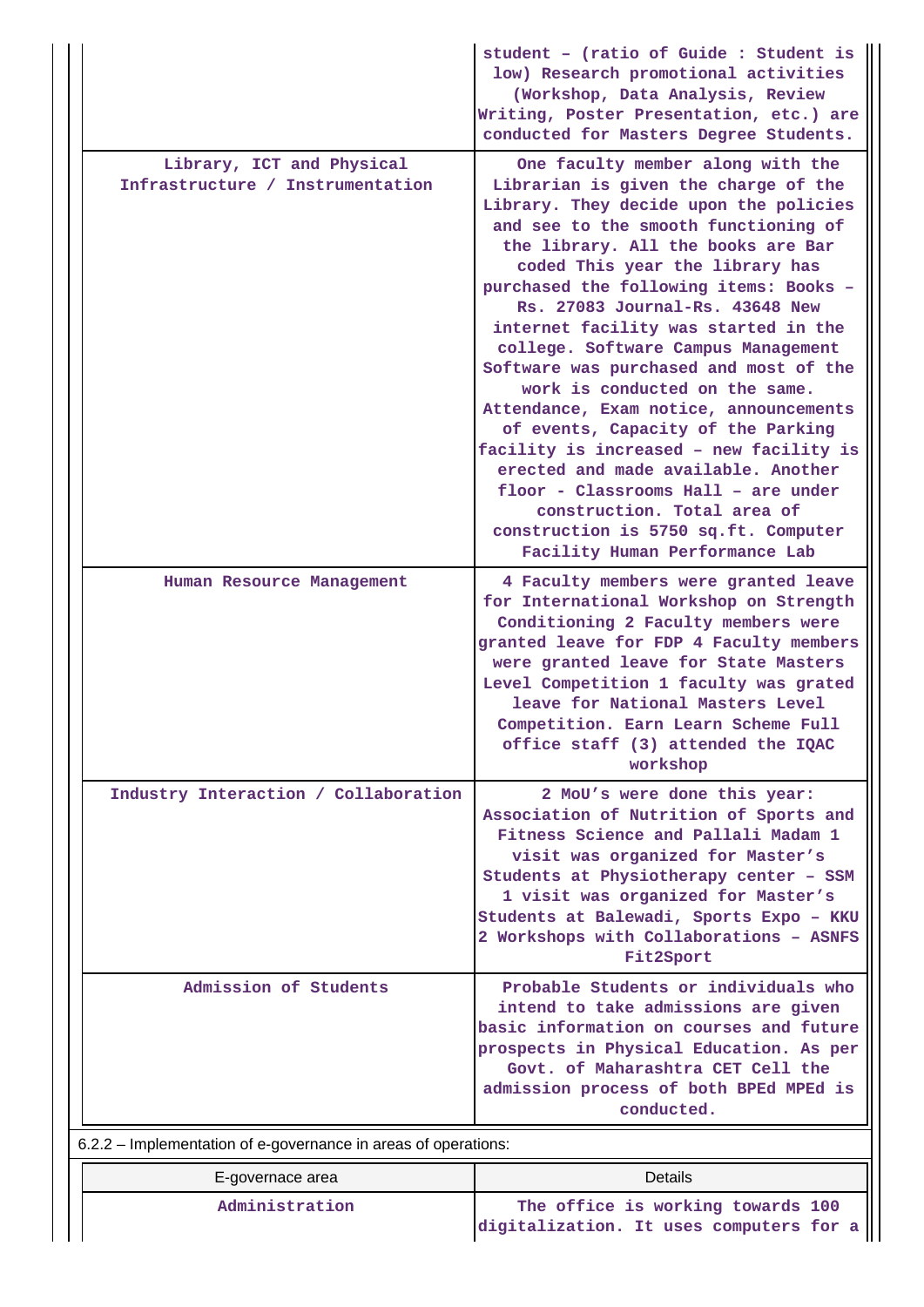|                                                                                                                                                                 |                                                                                             |                                                                                                   |            |                                                                                     | keep records of titles, daily issue                                                                                                            | returns, etc.                                    | lot of its functions. The library is<br>digitalized and uses the software to                                                                                                                                                                         |
|-----------------------------------------------------------------------------------------------------------------------------------------------------------------|---------------------------------------------------------------------------------------------|---------------------------------------------------------------------------------------------------|------------|-------------------------------------------------------------------------------------|------------------------------------------------------------------------------------------------------------------------------------------------|--------------------------------------------------|------------------------------------------------------------------------------------------------------------------------------------------------------------------------------------------------------------------------------------------------------|
|                                                                                                                                                                 |                                                                                             | Finance and Accounts                                                                              |            |                                                                                     | maintaining Finance Accounts                                                                                                                   |                                                  | The office uses Tally software for                                                                                                                                                                                                                   |
|                                                                                                                                                                 |                                                                                             | Student Admission and Support                                                                     |            |                                                                                     | the State Govt. The office has used                                                                                                            | groups.                                          | The student admission is conducted by<br>Google Drive and Google forms to intake<br>information required. The student are<br>given information about programs and<br>other educational information is shared<br>through Google Classroom or WhatsApp |
|                                                                                                                                                                 | Examination                                                                                 |                                                                                                   |            |                                                                                     | Many of the faculties have taken<br>their examination with the help of<br>The ground examination is now<br>digitalized and done through Google | Drive.                                           | Google Drive, Mails and Google forms.                                                                                                                                                                                                                |
| 6.3 - Faculty Empowerment Strategies                                                                                                                            |                                                                                             |                                                                                                   |            |                                                                                     |                                                                                                                                                |                                                  |                                                                                                                                                                                                                                                      |
| 6.3.1 – Teachers provided with financial support to attend conferences / workshops and towards membership fee<br>of professional bodies during the year         |                                                                                             |                                                                                                   |            |                                                                                     |                                                                                                                                                |                                                  |                                                                                                                                                                                                                                                      |
| Year                                                                                                                                                            |                                                                                             | Name of Teacher                                                                                   |            | Name of conference/<br>workshop attended<br>for which financial<br>support provided | Name of the<br>professional body for<br>which membership<br>fee is provided                                                                    |                                                  | Amount of support                                                                                                                                                                                                                                    |
| 2018                                                                                                                                                            |                                                                                             | <b>NA</b>                                                                                         |            | <b>NA</b>                                                                           | <b>NA</b>                                                                                                                                      |                                                  | <b>Nill</b>                                                                                                                                                                                                                                          |
|                                                                                                                                                                 |                                                                                             |                                                                                                   |            | View File                                                                           |                                                                                                                                                |                                                  |                                                                                                                                                                                                                                                      |
| 6.3.2 - Number of professional development / administrative training programmes organized by the College for<br>teaching and non teaching staff during the year |                                                                                             |                                                                                                   |            |                                                                                     |                                                                                                                                                |                                                  |                                                                                                                                                                                                                                                      |
| Year                                                                                                                                                            | Title of the<br>professional<br>development<br>programme<br>organised for<br>teaching staff | Title of the<br>administrative<br>training<br>programme<br>organised for<br>non-teaching<br>staff | From date  |                                                                                     | To Date                                                                                                                                        | Number of<br>participants<br>(Teaching<br>staff) | Number of<br>participants<br>(non-teaching<br>staff)                                                                                                                                                                                                 |
| 2018                                                                                                                                                            | Sujyok A<br>ccupressur<br>e Therapy<br>workshop                                             | Sujyok A<br>ccupressur<br>e Therapy<br>workshop                                                   | 05/07/2018 |                                                                                     | 06/07/2018                                                                                                                                     | 12                                               | 7                                                                                                                                                                                                                                                    |
| 2018                                                                                                                                                            | Google<br>drive for<br>use of<br>evaluation                                                 | <b>Nill</b>                                                                                       | 14/07/2018 |                                                                                     | 14/07/2018                                                                                                                                     | 12                                               | <b>Nill</b>                                                                                                                                                                                                                                          |
| 2018                                                                                                                                                            | Statement<br>of the<br>problem of<br>Research                                               | <b>Nill</b>                                                                                       |            | <b>Nill</b>                                                                         | <b>Nill</b>                                                                                                                                    | 12                                               | <b>Nill</b>                                                                                                                                                                                                                                          |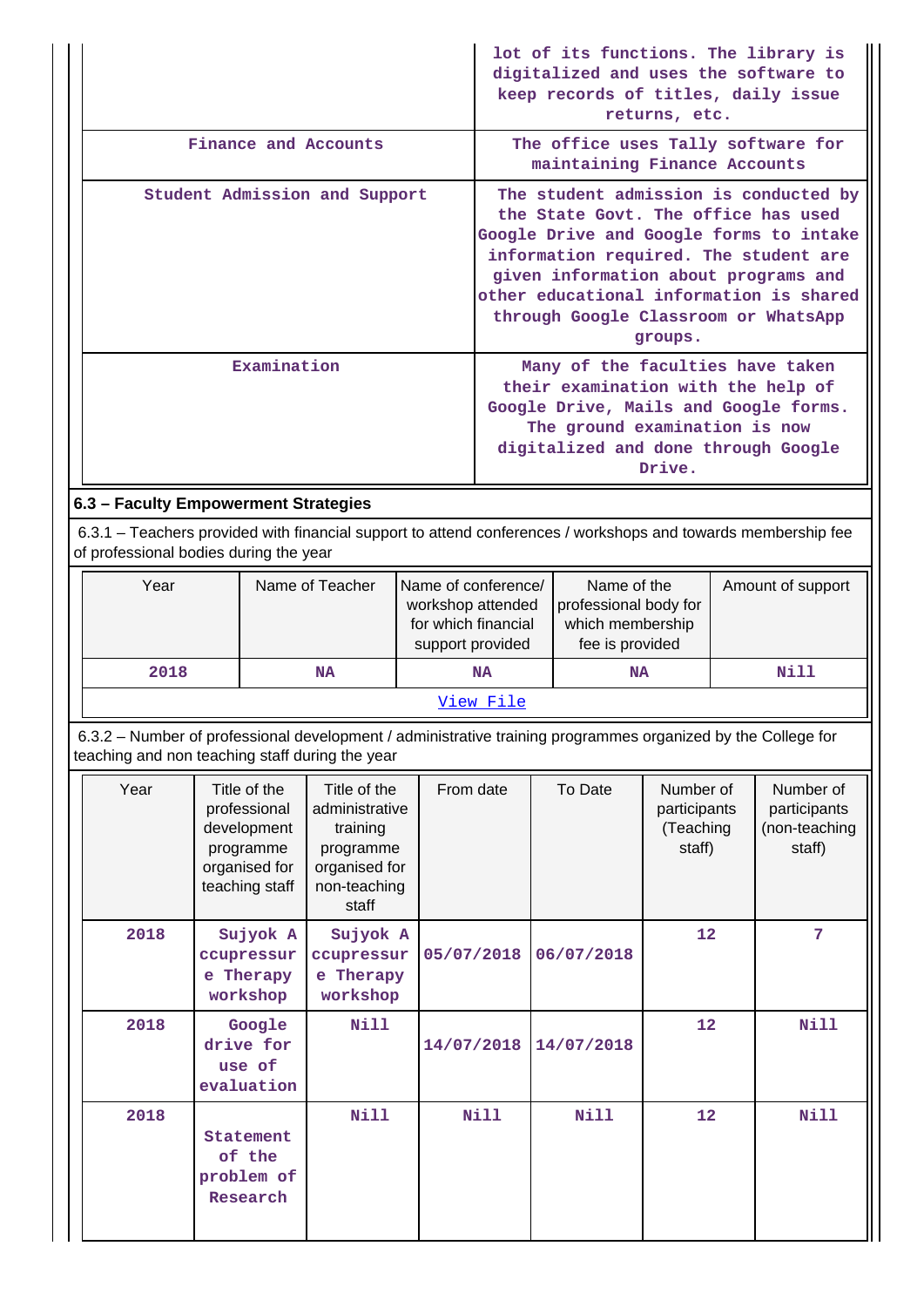| 2018                                                                                                                                                                                                                                                                                                                                                                                                                                                                                                                                                                                                                                                                                                                                        | Reviews<br><b>References</b><br>for<br>Research |                                    | <b>Nill</b> |                               | <b>Nill</b> | Nill |                  | 12              | <b>Nill</b>    |
|---------------------------------------------------------------------------------------------------------------------------------------------------------------------------------------------------------------------------------------------------------------------------------------------------------------------------------------------------------------------------------------------------------------------------------------------------------------------------------------------------------------------------------------------------------------------------------------------------------------------------------------------------------------------------------------------------------------------------------------------|-------------------------------------------------|------------------------------------|-------------|-------------------------------|-------------|------|------------------|-----------------|----------------|
| 2018                                                                                                                                                                                                                                                                                                                                                                                                                                                                                                                                                                                                                                                                                                                                        | Topic of<br>Research<br>Proposal                |                                    | Nill        |                               | <b>Nill</b> | Nill |                  | 12              | <b>Nill</b>    |
|                                                                                                                                                                                                                                                                                                                                                                                                                                                                                                                                                                                                                                                                                                                                             |                                                 |                                    |             |                               | View File   |      |                  |                 |                |
| 6.3.3 - No. of teachers attending professional development programmes, viz., Orientation Programme, Refresher<br>Course, Short Term Course, Faculty Development Programmes during the year                                                                                                                                                                                                                                                                                                                                                                                                                                                                                                                                                  |                                                 |                                    |             |                               |             |      |                  |                 |                |
| Title of the<br>professional<br>development<br>programme                                                                                                                                                                                                                                                                                                                                                                                                                                                                                                                                                                                                                                                                                    |                                                 | Number of teachers<br>who attended |             | From Date                     |             |      | To date          |                 | Duration       |
| Motor Skill<br>Learning Coach<br>certificate<br>course                                                                                                                                                                                                                                                                                                                                                                                                                                                                                                                                                                                                                                                                                      |                                                 | 3                                  |             |                               | 28/11/2018  |      | 29/11/2018       |                 | $\overline{2}$ |
|                                                                                                                                                                                                                                                                                                                                                                                                                                                                                                                                                                                                                                                                                                                                             |                                                 |                                    |             |                               | View File   |      |                  |                 |                |
| 6.3.4 - Faculty and Staff recruitment (no. for permanent recruitment):                                                                                                                                                                                                                                                                                                                                                                                                                                                                                                                                                                                                                                                                      |                                                 |                                    |             |                               |             |      |                  |                 |                |
|                                                                                                                                                                                                                                                                                                                                                                                                                                                                                                                                                                                                                                                                                                                                             |                                                 | Teaching                           |             |                               |             |      |                  | Non-teaching    |                |
| Permanent                                                                                                                                                                                                                                                                                                                                                                                                                                                                                                                                                                                                                                                                                                                                   |                                                 |                                    | Full Time   | Permanent                     |             |      | <b>Full Time</b> |                 |                |
| Nill                                                                                                                                                                                                                                                                                                                                                                                                                                                                                                                                                                                                                                                                                                                                        |                                                 |                                    | 1           |                               |             | Nill |                  |                 | Nill           |
| 6.3.5 - Welfare schemes for                                                                                                                                                                                                                                                                                                                                                                                                                                                                                                                                                                                                                                                                                                                 |                                                 |                                    |             |                               |             |      |                  |                 |                |
|                                                                                                                                                                                                                                                                                                                                                                                                                                                                                                                                                                                                                                                                                                                                             | Teaching                                        |                                    |             | Non-teaching                  |             |      |                  | <b>Students</b> |                |
|                                                                                                                                                                                                                                                                                                                                                                                                                                                                                                                                                                                                                                                                                                                                             | 1                                               |                                    |             |                               | 1           |      |                  | 1               |                |
| 6.4 – Financial Management and Resource Mobilization                                                                                                                                                                                                                                                                                                                                                                                                                                                                                                                                                                                                                                                                                        |                                                 |                                    |             |                               |             |      |                  |                 |                |
| 6.4.1 – Institution conducts internal and external financial audits regularly (with in 100 words each)                                                                                                                                                                                                                                                                                                                                                                                                                                                                                                                                                                                                                                      |                                                 |                                    |             |                               |             |      |                  |                 |                |
| From the financial year, 2018-19 statutory audit of the college has been<br>regularly carried out. No major irregularity / fraud were detected during the<br>audit. Adequate controls have been exercised on the physical handling of cash,<br>timely deposition of cash into the bank, recovery of fees from the students,<br>etc. due diligence and availability of supporting documentation at the time of<br>making payments has been ensured at the time of the audit. Accounting treatment<br>as to capital receipts/ payments and revenue receipts /payments has been also<br>examined at the time of the audit. No adverse remarks are mentioned in the<br>audit report as regards to maintenance of accounts and bookkeeping done. |                                                 |                                    |             |                               |             |      |                  |                 |                |
| 6.4.2 – Funds / Grants received from management, non-government bodies, individuals, philanthropies during the<br>year(not covered in Criterion III)                                                                                                                                                                                                                                                                                                                                                                                                                                                                                                                                                                                        |                                                 |                                    |             |                               |             |      |                  |                 |                |
| Name of the non government<br>funding agencies /individuals                                                                                                                                                                                                                                                                                                                                                                                                                                                                                                                                                                                                                                                                                 |                                                 |                                    |             | Funds/ Grnats received in Rs. |             |      |                  | Purpose         |                |
|                                                                                                                                                                                                                                                                                                                                                                                                                                                                                                                                                                                                                                                                                                                                             | <b>NA</b>                                       |                                    |             |                               | $\mathbf 0$ |      |                  | $\mathbf{0}$    |                |
|                                                                                                                                                                                                                                                                                                                                                                                                                                                                                                                                                                                                                                                                                                                                             |                                                 |                                    |             |                               | View File   |      |                  |                 |                |
| 6.4.3 - Total corpus fund generated                                                                                                                                                                                                                                                                                                                                                                                                                                                                                                                                                                                                                                                                                                         |                                                 |                                    |             |                               |             |      |                  |                 |                |
|                                                                                                                                                                                                                                                                                                                                                                                                                                                                                                                                                                                                                                                                                                                                             |                                                 |                                    |             | 0                             |             |      |                  |                 |                |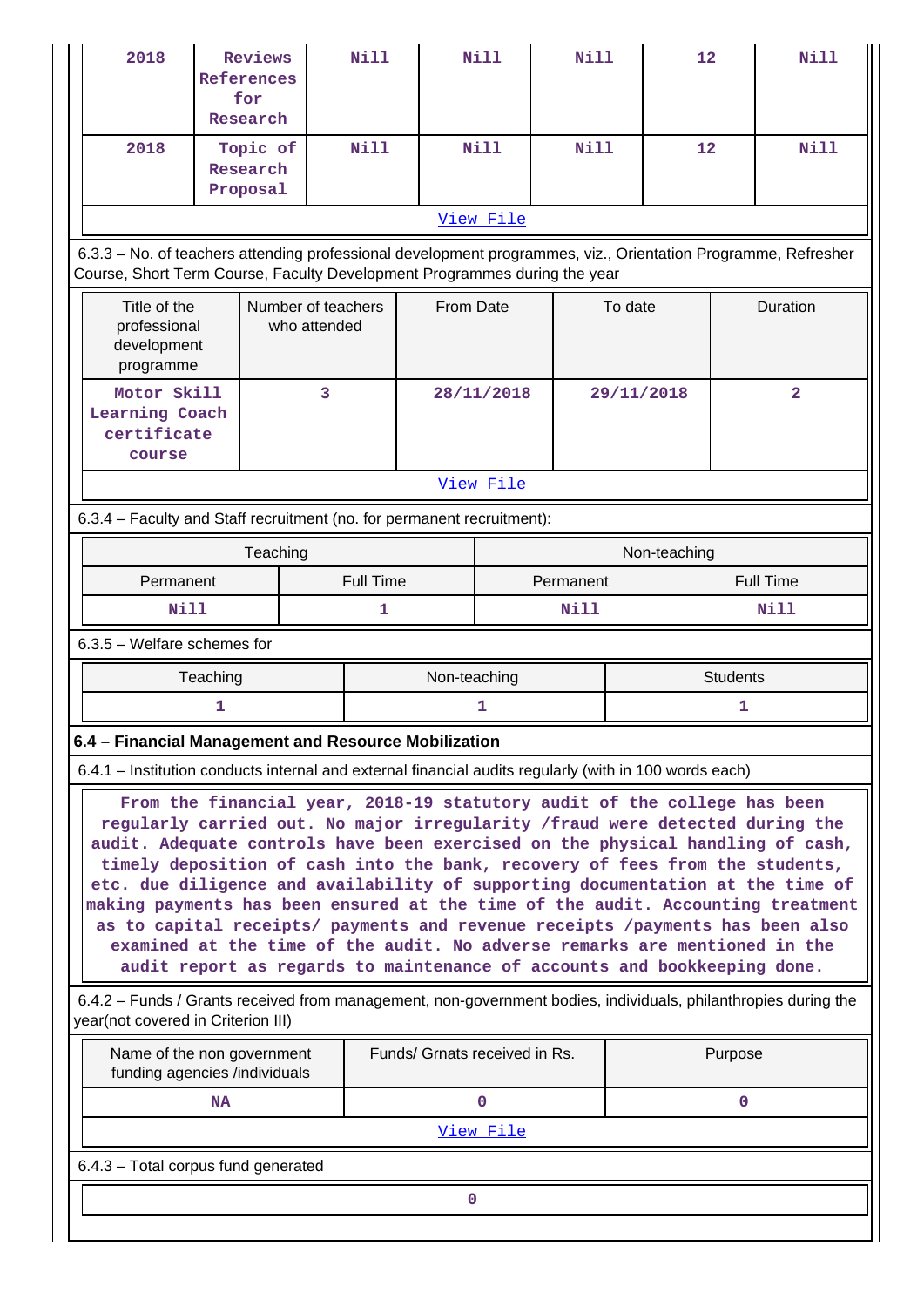|                   | 6.5 - Internal Quality Assurance System                                | 6.5.1 - Whether Academic and Administrative Audit (AAA) has been done? |                                                                                       |                    |                           |
|-------------------|------------------------------------------------------------------------|------------------------------------------------------------------------|---------------------------------------------------------------------------------------|--------------------|---------------------------|
| <b>Audit Type</b> |                                                                        | External                                                               |                                                                                       | Internal           |                           |
|                   | Yes/No                                                                 | Agency                                                                 |                                                                                       | Yes/No             | Authority                 |
| Academic          | No                                                                     |                                                                        | Nill                                                                                  | No                 | Nill                      |
| Administrative    | <b>No</b>                                                              |                                                                        | Nill                                                                                  | <b>No</b>          | Nill                      |
|                   |                                                                        |                                                                        | 6.5.2 - Activities and support from the Parent - Teacher Association (at least three) |                    |                           |
|                   |                                                                        | <b>NA</b>                                                              |                                                                                       |                    |                           |
|                   |                                                                        | 6.5.3 - Development programmes for support staff (at least three)      |                                                                                       |                    |                           |
|                   |                                                                        | <b>NA</b>                                                              |                                                                                       |                    |                           |
|                   |                                                                        | 6.5.4 - Post Accreditation initiative(s) (mention at least three)      |                                                                                       |                    |                           |
|                   |                                                                        | <b>NA</b>                                                              |                                                                                       |                    |                           |
|                   | 6.5.5 - Internal Quality Assurance System Details                      |                                                                        |                                                                                       |                    |                           |
|                   | a) Submission of Data for AISHE portal                                 |                                                                        |                                                                                       | Yes                |                           |
|                   | b) Participation in NIRF                                               |                                                                        |                                                                                       | <b>No</b>          |                           |
|                   | c)ISO certification                                                    |                                                                        |                                                                                       | <b>No</b>          |                           |
|                   | d)NBA or any other quality audit                                       |                                                                        |                                                                                       | <b>No</b>          |                           |
|                   |                                                                        | 6.5.6 - Number of Quality Initiatives undertaken during the year       |                                                                                       |                    |                           |
| Year              | Name of quality<br>initiative by IQAC                                  | Date of<br>conducting IQAC                                             | <b>Duration From</b>                                                                  | <b>Duration To</b> | Number of<br>participants |
| 2018              | Accupressure<br>Workshop for<br>faculty<br>, staff<br>students         | 05/07/2018                                                             | 05/07/2018                                                                            | 06/07/2018         | 16                        |
| 2018              | Application<br>of Google<br>drive for<br>faculty                       | 14/07/2018                                                             | 14/07/2018                                                                            | 14/07/2018         | 12                        |
| 2018              | Reserch<br>Competencies<br>development<br>for faculty<br>PG students   | 25/08/2018                                                             | 25/08/2018                                                                            | 25/08/2018         | 40                        |
| 2018              | West Zone<br>Inter-Univ.<br><b>Handball</b><br>Competitions<br>(Women) | 29/10/2018                                                             | 29/10/2018                                                                            | 01/11/2018         | 550                       |
| 2018              | National<br>Conference<br>on Honoring<br>Organizing                    | 30/10/2018                                                             | 30/10/2018                                                                            | 31/10/2018         | 200                       |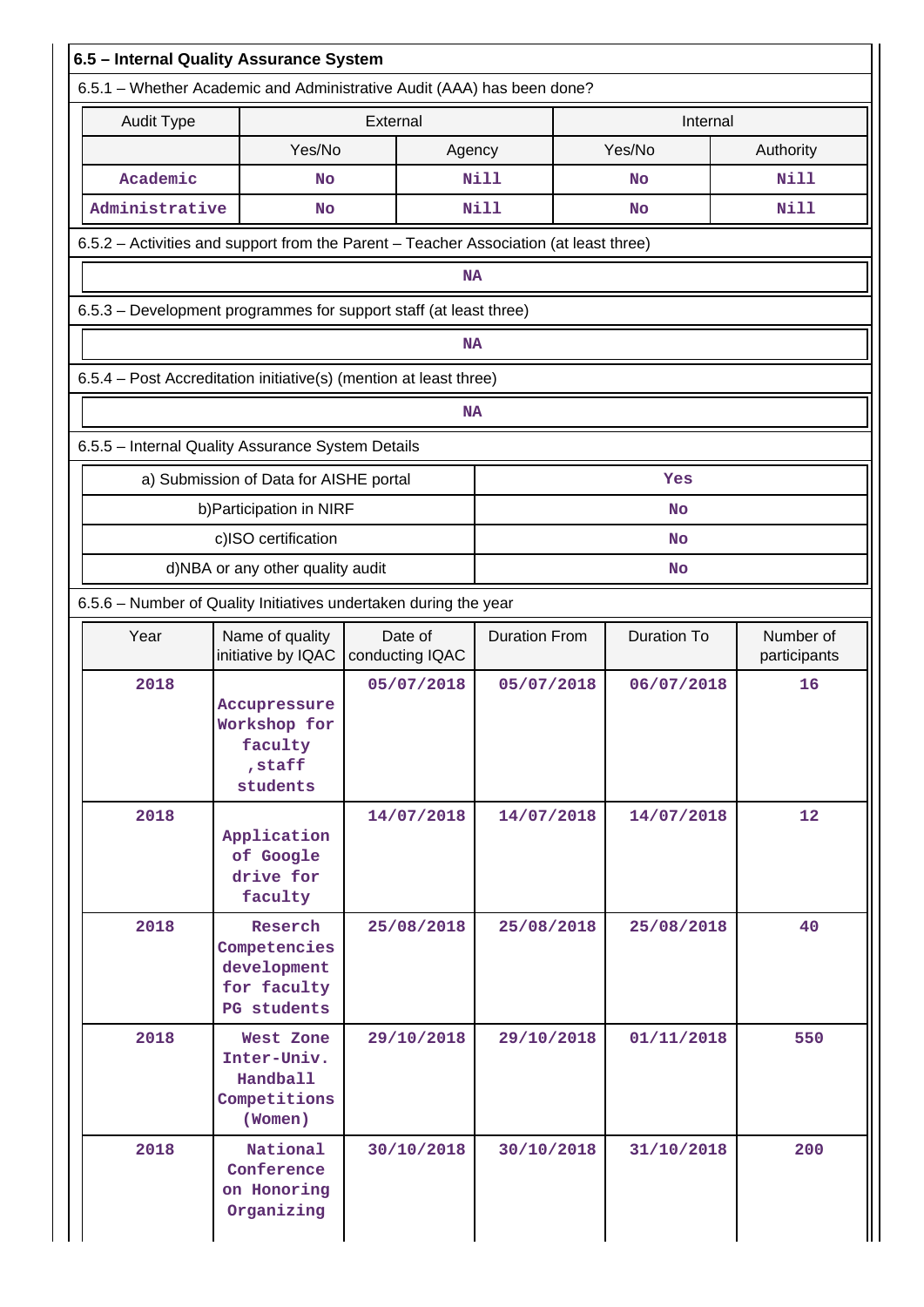|                                                                                                                      |                                                                                             | Recognizing<br>Women in<br>Sports                                                                 |           |            |                         |                        |                       |                            |             |                                                     |  |  |
|----------------------------------------------------------------------------------------------------------------------|---------------------------------------------------------------------------------------------|---------------------------------------------------------------------------------------------------|-----------|------------|-------------------------|------------------------|-----------------------|----------------------------|-------------|-----------------------------------------------------|--|--|
| <b>Nill</b>                                                                                                          |                                                                                             | workshop<br>on Human<br>Right<br>Education<br>Program for<br>PG II yr<br>students                 |           | 11/12/2018 | 11/12/2018              |                        | 12/12/2018            |                            | 28          |                                                     |  |  |
| 2018                                                                                                                 |                                                                                             | Guest<br>lectures for<br>students -10                                                             |           | Nill       | <b>Nill</b>             |                        | <b>Nill</b>           |                            | 100         |                                                     |  |  |
| View File                                                                                                            |                                                                                             |                                                                                                   |           |            |                         |                        |                       |                            |             |                                                     |  |  |
| <b>CRITERION VII - INSTITUTIONAL VALUES AND BEST PRACTICES</b>                                                       |                                                                                             |                                                                                                   |           |            |                         |                        |                       |                            |             |                                                     |  |  |
| 7.1 - Institutional Values and Social Responsibilities                                                               |                                                                                             |                                                                                                   |           |            |                         |                        |                       |                            |             |                                                     |  |  |
| 7.1.1 - Gender Equity (Number of gender equity promotion programmes organized by the institution during the<br>year) |                                                                                             |                                                                                                   |           |            |                         |                        |                       |                            |             |                                                     |  |  |
|                                                                                                                      | Title of the<br>Period from<br>programme                                                    |                                                                                                   | Period To |            |                         | Number of Participants |                       |                            |             |                                                     |  |  |
|                                                                                                                      |                                                                                             |                                                                                                   |           |            |                         | Female                 |                       |                            | Male        |                                                     |  |  |
|                                                                                                                      | <b>Nill</b><br><b>NA</b>                                                                    |                                                                                                   |           | Nill       |                         |                        | Nill                  |                            |             | Nill                                                |  |  |
| 7.1.2 - Environmental Consciousness and Sustainability/Alternate Energy initiatives such as:                         |                                                                                             |                                                                                                   |           |            |                         |                        |                       |                            |             |                                                     |  |  |
|                                                                                                                      | Percentage of power requirement of the University met by the renewable energy sources       |                                                                                                   |           | <b>NA</b>  |                         |                        |                       |                            |             |                                                     |  |  |
| 7.1.3 - Differently abled (Divyangjan) friendliness                                                                  |                                                                                             |                                                                                                   |           |            |                         |                        |                       |                            |             |                                                     |  |  |
|                                                                                                                      | Yes/No                                                                                      |                                                                                                   |           |            | Number of beneficiaries |                        |                       |                            |             |                                                     |  |  |
| Item facilities<br>Physical facilities                                                                               |                                                                                             |                                                                                                   |           | <b>No</b>  |                         | Nill                   |                       |                            |             |                                                     |  |  |
| Provision for lift                                                                                                   |                                                                                             |                                                                                                   | <b>No</b> |            |                         |                        | Nill                  |                            |             |                                                     |  |  |
| Ramp/Rails                                                                                                           |                                                                                             |                                                                                                   |           | <b>No</b>  |                         | <b>Nill</b>            |                       |                            |             |                                                     |  |  |
| Software/facilities                                                                                                  | <b>No</b>                                                                                   |                                                                                                   |           |            | Nill                    |                        |                       |                            |             |                                                     |  |  |
|                                                                                                                      | Rest Rooms                                                                                  |                                                                                                   |           |            | <b>No</b>               |                        |                       |                            | <b>Nill</b> |                                                     |  |  |
|                                                                                                                      | Scribes for examination                                                                     |                                                                                                   |           |            | <b>No</b>               |                        |                       |                            | <b>Nill</b> |                                                     |  |  |
| Special skill<br>development for<br>differently abled<br>students                                                    | <b>No</b>                                                                                   |                                                                                                   |           |            | <b>Nill</b>             |                        |                       |                            |             |                                                     |  |  |
| 7.1.4 - Inclusion and Situatedness                                                                                   |                                                                                             |                                                                                                   |           |            |                         |                        |                       |                            |             |                                                     |  |  |
| Year                                                                                                                 | Number of<br>initiatives to<br>address<br>locational<br>advantages<br>and disadva<br>ntages | Number of<br>initiatives<br>taken to<br>engage with<br>and<br>contribute to<br>local<br>community |           | Date       | Duration                |                        | Name of<br>initiative | <b>Issues</b><br>addressed |             | Number of<br>participating<br>students<br>and staff |  |  |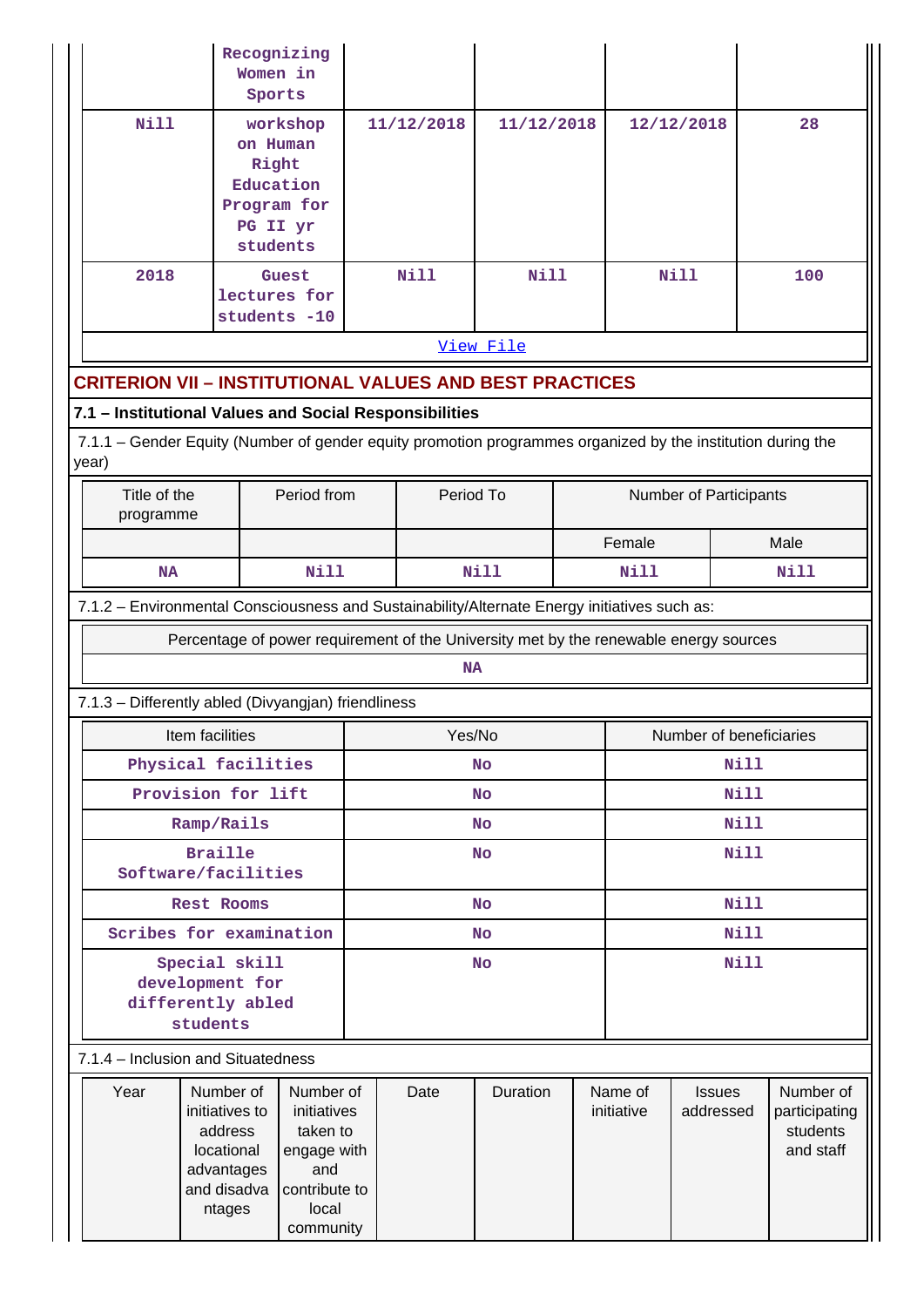| 2018<br>Nill                                                                                                                                                                                                                                                                                                                                                                                                                                                                                                                                                                                                                                                                                                                                                                                                                                                                                                                                                                                                                                                                                                                                                                                                                                                                                                                                                                                                                                                                                                                                                                                                                                                                                                                                                                                                                                                                                                                                                                                                                                                                                 | Nill                                                       | Nill                        |            | <b>Nill</b>        |                                                                                                                                                                                                                                                          | <b>NA</b>                | <b>NA</b>                     | <b>Nill</b> |  |  |
|----------------------------------------------------------------------------------------------------------------------------------------------------------------------------------------------------------------------------------------------------------------------------------------------------------------------------------------------------------------------------------------------------------------------------------------------------------------------------------------------------------------------------------------------------------------------------------------------------------------------------------------------------------------------------------------------------------------------------------------------------------------------------------------------------------------------------------------------------------------------------------------------------------------------------------------------------------------------------------------------------------------------------------------------------------------------------------------------------------------------------------------------------------------------------------------------------------------------------------------------------------------------------------------------------------------------------------------------------------------------------------------------------------------------------------------------------------------------------------------------------------------------------------------------------------------------------------------------------------------------------------------------------------------------------------------------------------------------------------------------------------------------------------------------------------------------------------------------------------------------------------------------------------------------------------------------------------------------------------------------------------------------------------------------------------------------------------------------|------------------------------------------------------------|-----------------------------|------------|--------------------|----------------------------------------------------------------------------------------------------------------------------------------------------------------------------------------------------------------------------------------------------------|--------------------------|-------------------------------|-------------|--|--|
|                                                                                                                                                                                                                                                                                                                                                                                                                                                                                                                                                                                                                                                                                                                                                                                                                                                                                                                                                                                                                                                                                                                                                                                                                                                                                                                                                                                                                                                                                                                                                                                                                                                                                                                                                                                                                                                                                                                                                                                                                                                                                              |                                                            |                             |            | View File          |                                                                                                                                                                                                                                                          |                          |                               |             |  |  |
| 7.1.5 - Human Values and Professional Ethics Code of conduct (handbooks) for various stakeholders                                                                                                                                                                                                                                                                                                                                                                                                                                                                                                                                                                                                                                                                                                                                                                                                                                                                                                                                                                                                                                                                                                                                                                                                                                                                                                                                                                                                                                                                                                                                                                                                                                                                                                                                                                                                                                                                                                                                                                                            |                                                            |                             |            |                    |                                                                                                                                                                                                                                                          |                          |                               |             |  |  |
| Title                                                                                                                                                                                                                                                                                                                                                                                                                                                                                                                                                                                                                                                                                                                                                                                                                                                                                                                                                                                                                                                                                                                                                                                                                                                                                                                                                                                                                                                                                                                                                                                                                                                                                                                                                                                                                                                                                                                                                                                                                                                                                        |                                                            | Date of publication         |            |                    |                                                                                                                                                                                                                                                          | Follow up(max 100 words) |                               |             |  |  |
| Code of Conduct for<br>Students                                                                                                                                                                                                                                                                                                                                                                                                                                                                                                                                                                                                                                                                                                                                                                                                                                                                                                                                                                                                                                                                                                                                                                                                                                                                                                                                                                                                                                                                                                                                                                                                                                                                                                                                                                                                                                                                                                                                                                                                                                                              |                                                            |                             | 12/06/2018 |                    | College prepared<br>Booklet of code of<br>conduct for students.<br>Which include Rules and<br>regulations regarding<br>Internal examinations,<br>Extramural Sports,<br>Attendance etc.<br>Consequences of<br>misbehavior, Expectations<br>from students, |                          |                               |             |  |  |
| 7.1.6 - Activities conducted for promotion of universal Values and Ethics                                                                                                                                                                                                                                                                                                                                                                                                                                                                                                                                                                                                                                                                                                                                                                                                                                                                                                                                                                                                                                                                                                                                                                                                                                                                                                                                                                                                                                                                                                                                                                                                                                                                                                                                                                                                                                                                                                                                                                                                                    |                                                            |                             |            |                    |                                                                                                                                                                                                                                                          |                          |                               |             |  |  |
| Activity<br><b>NA</b>                                                                                                                                                                                                                                                                                                                                                                                                                                                                                                                                                                                                                                                                                                                                                                                                                                                                                                                                                                                                                                                                                                                                                                                                                                                                                                                                                                                                                                                                                                                                                                                                                                                                                                                                                                                                                                                                                                                                                                                                                                                                        |                                                            | <b>Duration From</b><br>Nil |            | <b>Duration To</b> | Nil                                                                                                                                                                                                                                                      |                          | Number of participants<br>Nil |             |  |  |
|                                                                                                                                                                                                                                                                                                                                                                                                                                                                                                                                                                                                                                                                                                                                                                                                                                                                                                                                                                                                                                                                                                                                                                                                                                                                                                                                                                                                                                                                                                                                                                                                                                                                                                                                                                                                                                                                                                                                                                                                                                                                                              |                                                            |                             |            | View File          |                                                                                                                                                                                                                                                          |                          |                               |             |  |  |
| 7.1.7 - Initiatives taken by the institution to make the campus eco-friendly (at least five)                                                                                                                                                                                                                                                                                                                                                                                                                                                                                                                                                                                                                                                                                                                                                                                                                                                                                                                                                                                                                                                                                                                                                                                                                                                                                                                                                                                                                                                                                                                                                                                                                                                                                                                                                                                                                                                                                                                                                                                                 |                                                            |                             |            |                    |                                                                                                                                                                                                                                                          |                          |                               |             |  |  |
| 1. After visitors come to the college, they are given sapling. 2. Used paper<br>for daily work in the office 3. The college campus is a no vehicle zone 4.<br>Limited use of electricity 5. Organizing cycle trip for green awareness<br>7.2 - Best Practices                                                                                                                                                                                                                                                                                                                                                                                                                                                                                                                                                                                                                                                                                                                                                                                                                                                                                                                                                                                                                                                                                                                                                                                                                                                                                                                                                                                                                                                                                                                                                                                                                                                                                                                                                                                                                                |                                                            |                             |            |                    |                                                                                                                                                                                                                                                          |                          |                               |             |  |  |
|                                                                                                                                                                                                                                                                                                                                                                                                                                                                                                                                                                                                                                                                                                                                                                                                                                                                                                                                                                                                                                                                                                                                                                                                                                                                                                                                                                                                                                                                                                                                                                                                                                                                                                                                                                                                                                                                                                                                                                                                                                                                                              | 7.2.1 – Describe at least two institutional best practices |                             |            |                    |                                                                                                                                                                                                                                                          |                          |                               |             |  |  |
| . Attendance Context that required initiation of the practice (100-200 words):<br>Attendance has been an issue at all working and educational sectors. We at<br>CACPE at very strict for Attendance and hence in order to regularize the<br>Attendance we have many measures taken. Regular attendance of Practical and<br>Theory classes is taken and recorded. Students not attending the program or<br>class are identified every day and are reasoned for not attending class. Valid<br>reasons - medical, Sports Competition or others are considered whereas students<br>with invalid reasons are noted absent. Attendance record of only regular absent<br>students was checked. The attendance record was seen at the end of the academic<br>year and the student or faculty had no idea what to do of the situation. It was<br>further decided to check attendance records monthly and students who fail to<br>achieve recommended percentage of attendance were given written notice and were<br>cautioned to regularly attend the theory and practical teaching. The defaulters<br>were not allowed for the theory or practical exams which they had not regularly<br>attended. Objectives of the practice (50-60 words): Increase / Familiarize<br>student to regular attendance Practice (250-300 words): Attendance for Theory<br>and Practical teaching was recorded and maintained. Monthly notice showing<br>attendance records were displayed on the notice board and defaulters were not<br>allowed to appear the concerned assessment and were given verbal caution.<br>Students found defaulters regularly were cautioned and caution letter were sent<br>to guardians. Students who fail to achieve 75 of attendance (according to<br>university rules) were not allowed to appear for final examination and had to<br>re-attend the sessions next semester. The college has maintained this practice<br>very meticulously and no defaulter student is exempted from this practice.<br>Obstacles faced if any and strategies adopted to overcome them (150-200 words): |                                                            |                             |            |                    |                                                                                                                                                                                                                                                          |                          |                               |             |  |  |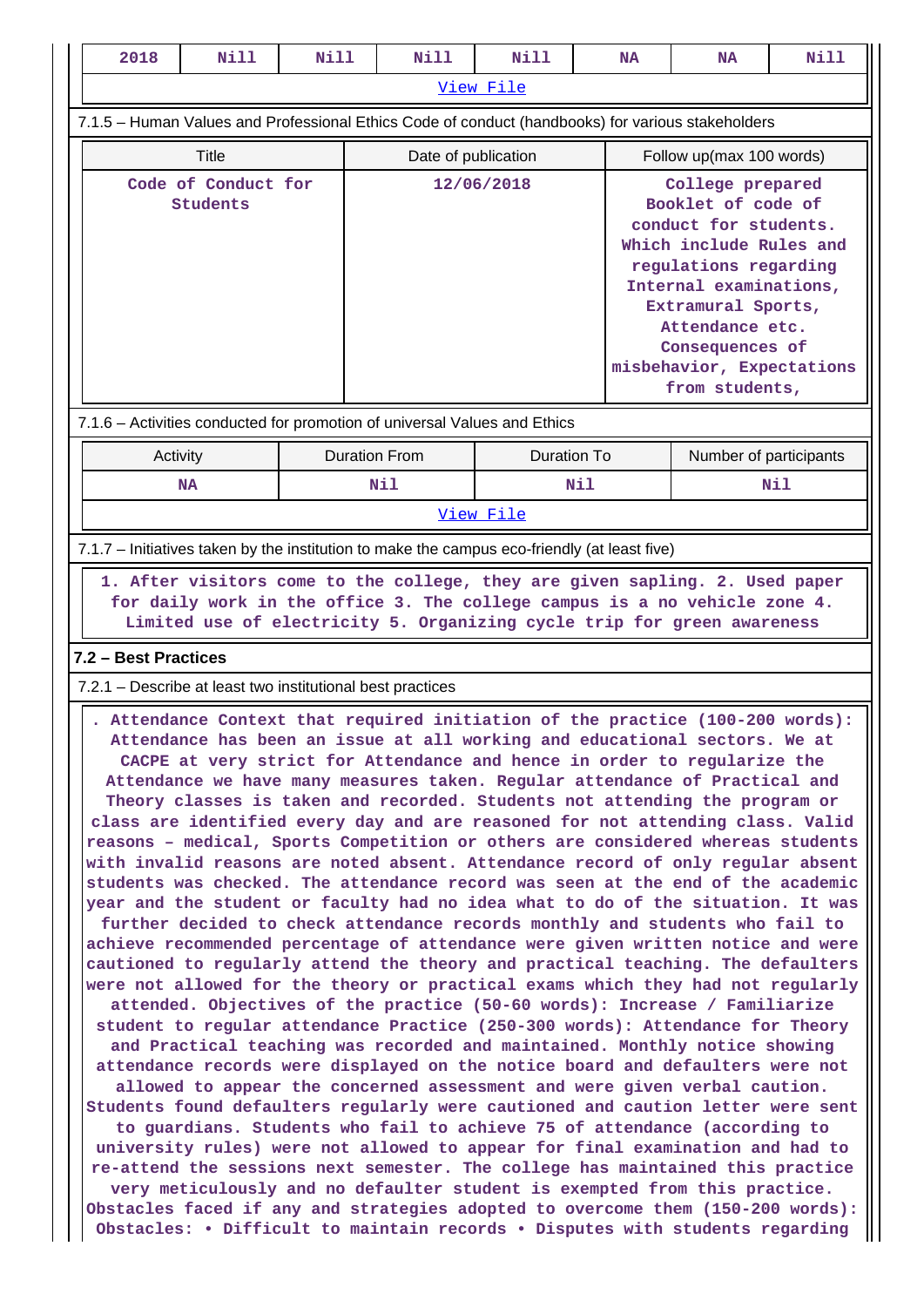**attendance Strategies adopted: • The college is in search of Software which will maintain attendance and also notify student about the daily attendance. Impact of the practice (1000 words): • Increase in attendance at theory and practical teaching • Regular/Monthly display of the attendance identifies defaulter students were early and is easy for students also to increase the percentage of attendance at the end of semester or academic year. Resources required: Faculty Office staff to keep records and maintain records and displays regarding attendance. Contact person for further details: Dr. Sopan Kangane 2. Ground Practical Examination by two Examiners Context that required initiation of the practice (100-200 words): Initially the ground practical assessment was done by faculty who teaches the session. The assessment seemed to very subjective and students felt that the assessment was biased. So to decrease the subjectivity and biasness the practice of having two examiners for ground practical examination was started. Objectives of the practice (50-60 words): To reduce subjectivity in assessment of practical examination Practice (250-300 words): The observation of the practical session is done by the subject expert and one another expert of the subject. The assessment is done by both individually by using given rubric. The assessment done by both are added and average is calculated. The average score of both the observer is the final score of the student teacher. The scores are then displayed on notice board and if student teacher finds any discrepancy in the scores then meets the subject expert and then the issue is studied. If discrepancy is found changes are made and then are added to the final score of the student teacher. Obstacles faced if any and strategies adopted to overcome them (150-200 words): Obstacles: • Faculty availability is not there • Subject expert in each discipline or sport not available Strategies adopted: • Ex-students or experts from the stake holders are made available for the assessment. Impact of the practice (1000 words): • Transparency in assessment process • Less subjectivity • Authentic assessment of the student teacher Resources required: Faculty other experts form stake holders. Contact person for further details: Dr. Sopan Kangane**

 Upload details of two best practices successfully implemented by the institution as per NAAC format in your institution website, provide the link

[https://agashecollege.org/A.Y.%202020-21/Best%20Practices/Best%20Practices%2020](https://agashecollege.org/A.Y.%202020-21/Best%20Practices/Best%20Practices%202018-19.pdf) [18-19.pdf](https://agashecollege.org/A.Y.%202020-21/Best%20Practices/Best%20Practices%202018-19.pdf)

#### **7.3 – Institutional Distinctiveness**

 7.3.1 – Provide the details of the performance of the institution in one area distinctive to its vision, priority and thrust in not more than 500 words

 **Our College is a renowned and recognized institution in the state of Maharashtra in the field of Physical Education and Sports. • Best sports ground infrastructure spread over 32 acres in the heart of Pune City • Institute provides inclusive physical education and a deserving student is not denied an opportunity for education solely on socio-economic constraints. • Out of 12 faculties 09 have pursued Ph. D. Degree, 2 faculties are pursuing Ph.D. whereas 1 has applied for Registration of Ph.D. • Maximum Schools/ Colleges from Maharashtra having PE teachers/trainers, Instructor, Director of Physical Education are from CACPE. • Well-equipped library provides students maximum opportunity of learning • Add on courses in Outdoor Fitness, Aerobics, Yoga, Skating provides additional platform for students to gain additional knowledge in the field. Institute provided students prerequisite training for building and developing competencies for the placement. • Various social welfare events are carried out for enrichment of students in developing skills and social attachment. • The college is aware and strict about discipline through-out the duration of the student in the college. Internal complaint committee has established to prevent sexual harassment. No Ragging cases have been recorded since its establishment. The institute believes in Strict immediate action**